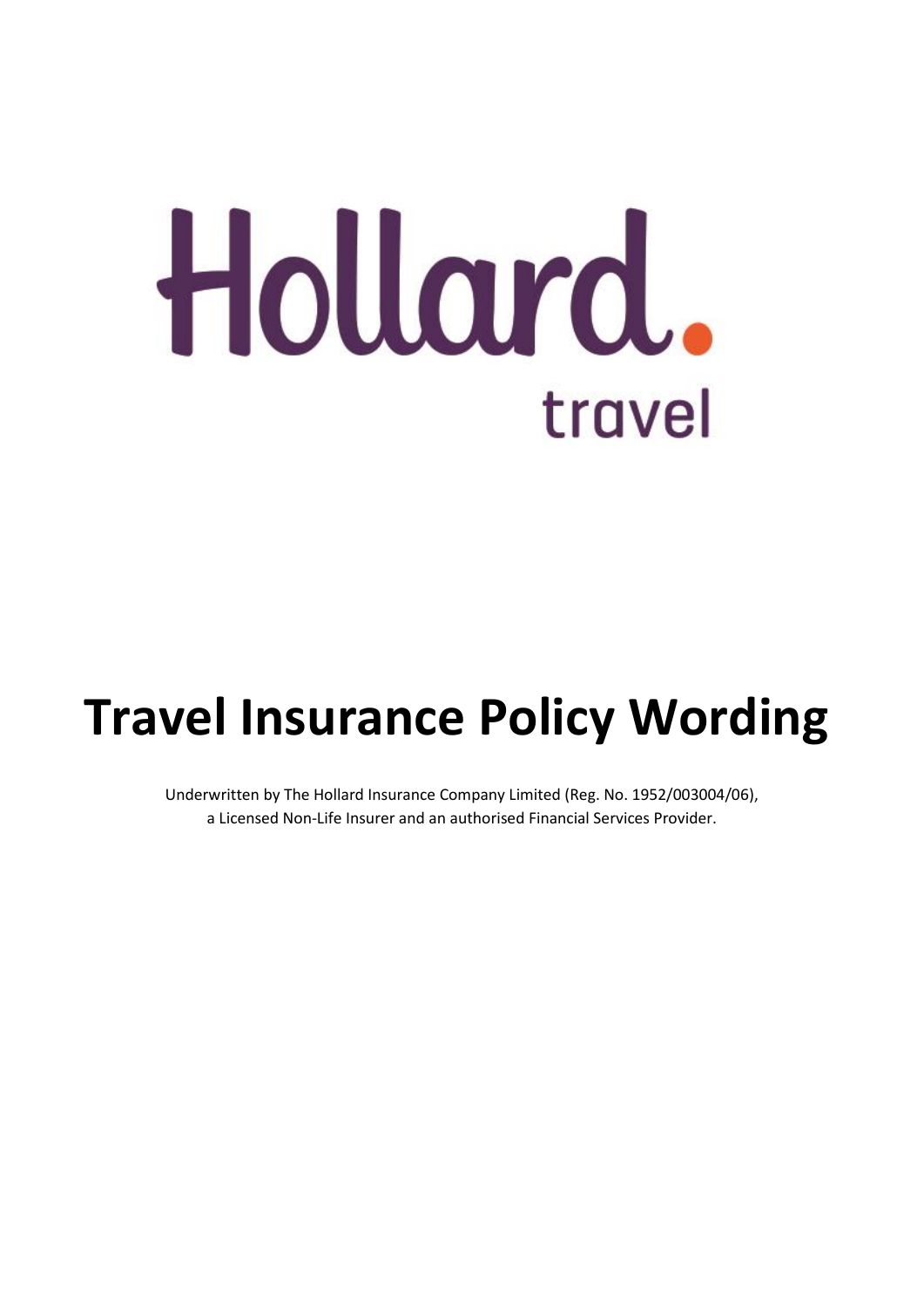

| <b>HOLLARD TRAVEL INSURANCE</b>        | <b>LINACI</b> |
|----------------------------------------|---------------|
| <b>Travel Insurance Policy Wording</b> |               |
| Important Information                  | З             |
| Who qualifies for the cover?           |               |
| Key words to understand                | 9             |
| The rules of cover                     | 19            |
| <b>General Exclusions</b>              | 23            |
| Policy benefits                        | 29            |
| Overseas medical expenses<br>1.        | 30            |
| <b>Personal Accident</b><br>2.         | 31            |
| Claims                                 | 32            |
| <b>Schedule of Benefits</b>            | 34            |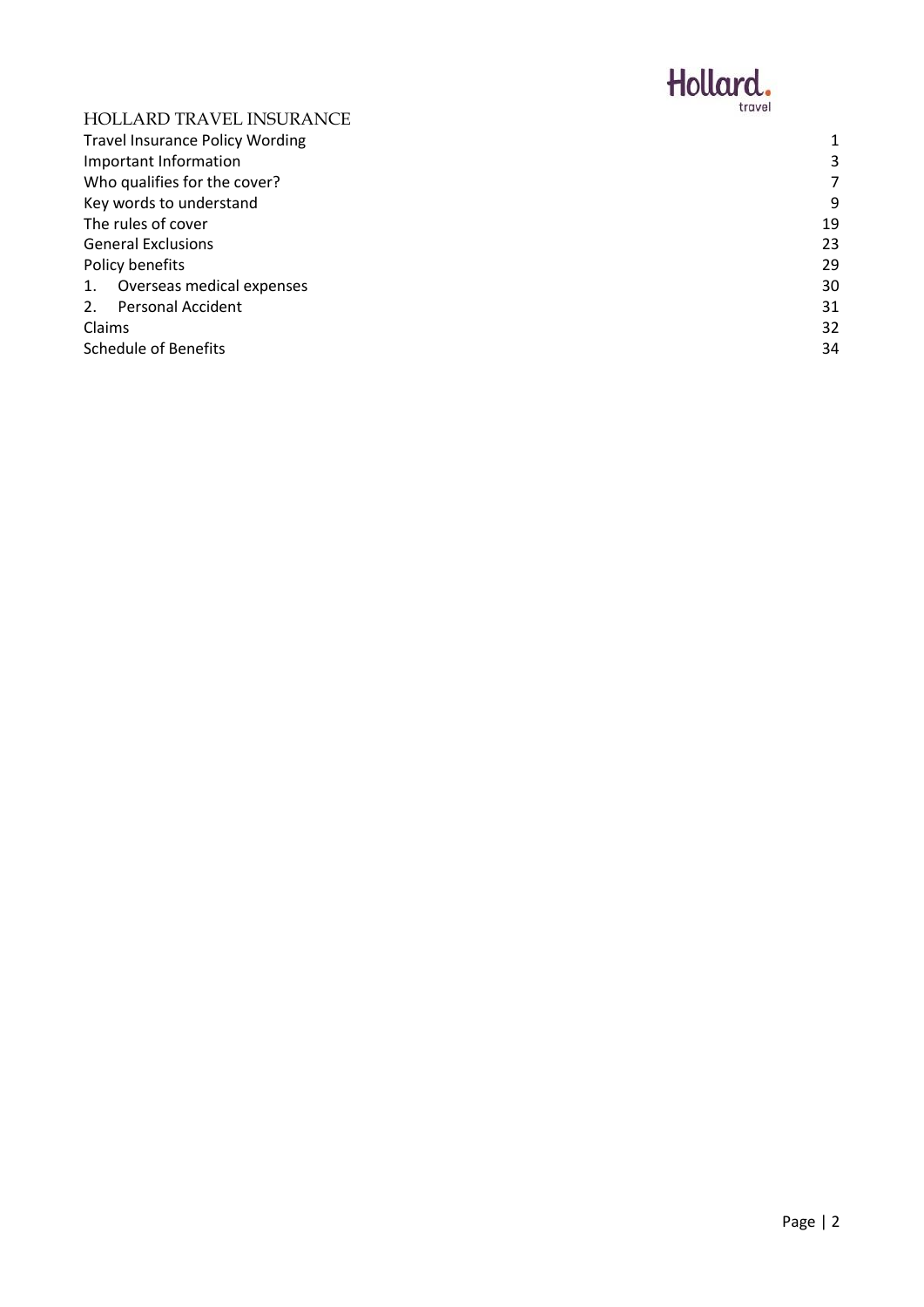

## <span id="page-2-0"></span>**Important Information**

## Understanding all the legal stuff and when to contact us.

| 1.  | Cancel the policy                              |   |
|-----|------------------------------------------------|---|
| 2.  | Complaints                                     | 4 |
| 3.  | <b>Financial loss</b>                          | 4 |
| 4.  | Information you or the insured company give us | 4 |
| -5. | Interest                                       | 5 |
| 6.  | Insurable interest                             | 5 |
| 7.  | Legal                                          | 5 |
| 8.  | Not a medical aid                              | 5 |
| 9.  | More than one policy underwritten by us        | 5 |
| 10. | Policy documents                               | 5 |
| 13. | Third party claims                             | 6 |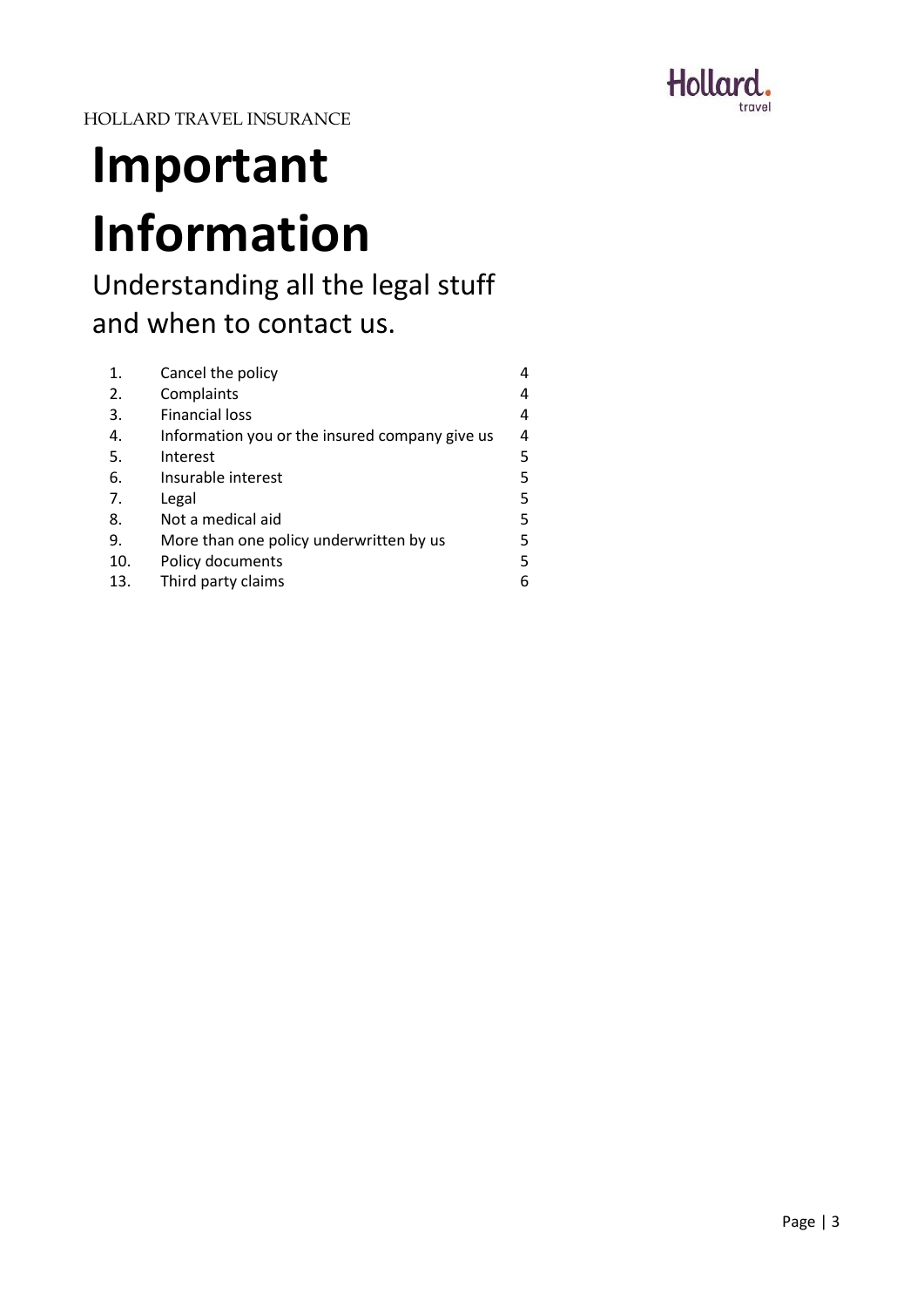

#### **IMPORTANT INFORMATION**

## **1. Cancel the policy**

- 1.1. The **insured company** may cancel the policy with **us** in writing:
	- 1.1.1. **We** hope **you** are happy with the cover this policy provides. However, if after reading it, this insurance does not meet with **your** requirements, **you** must notify the **insured company** in writing if **you** wish to cancel **your** policy. **You** must give the **insured company** proof that **you**  did not obtain a visa using **our** policy, for example: a copy of other insurance, a letter from the Embassy or **your** cancelled reservation.
- 1.2. **We** may cancel the policy:
	- 1.2.2. We may **cancel** the policy when **we** give the **insured company** 30 days written notice.
- 1.3. Premium refund:
	- 1.3.3. Premiums will be refunded in full when:
		- 1.3.3.1. **we** receive the request for cancellation before the policy schedule issue date, or
		- 1.3.3.2. when **we** cancel the policy before **your** date of departure listed on **your** policy schedule
	- 1.3.4. **We** will deduct a 25% fee for administrative costs when **you** cancel before the date of departure on **your** policy schedule
	- 1.3.5. **We** will not refund any premium if:
		- 1.3.5.1. **you** cancel after the date of departure on **your** policy schedule
		- 1.3.5.2. **you** obtained a visa using our policy
		- 1.3.5.3. **you** have a claim against this policy

## **2. Complaints**

Alternative disputes mechanisms are detailed in the master policy document issued to the **insured company.**  If **we** do not accept **your** claim or if **you** do not agree with the amount of the claim, the **insured company** may ask **us** to review **our** decision. The **insured company** must send **us** a written request to review **our**  decision within 90 days of the date that **you** receive **our** claims letter or follow the steps to dispute a claim as listed in the master policy.

## **3. Financial loss**

Except for the Personal Accident section, **we** will not pay **you** more than the actual financial loss **you** suffered.

## **4. Information you or the insured company give us**

The information **you** give **us** will be stored on databases and shared with other parties in the insurance industry in order to gather industry statistics and combat fraudulent claims. **We** can access the information even after **your** policy with **us** ends.

- 4.1.**You** acknowledge that the sharing of information for underwriting and claims purposes is in the public interest, as it will enable insurers to underwrite policies and assess risks fairly and reduce the incidence of fraudulent claims with a view to limiting premiums.
- 4.2.**You** hereby waive any right to privacy with regard to any underwriting and claims information (on **your** behalf and on behalf of anyone **you** represent herein), in respect of any insurance policy or claims made or lodged by **you**, or on **your** behalf.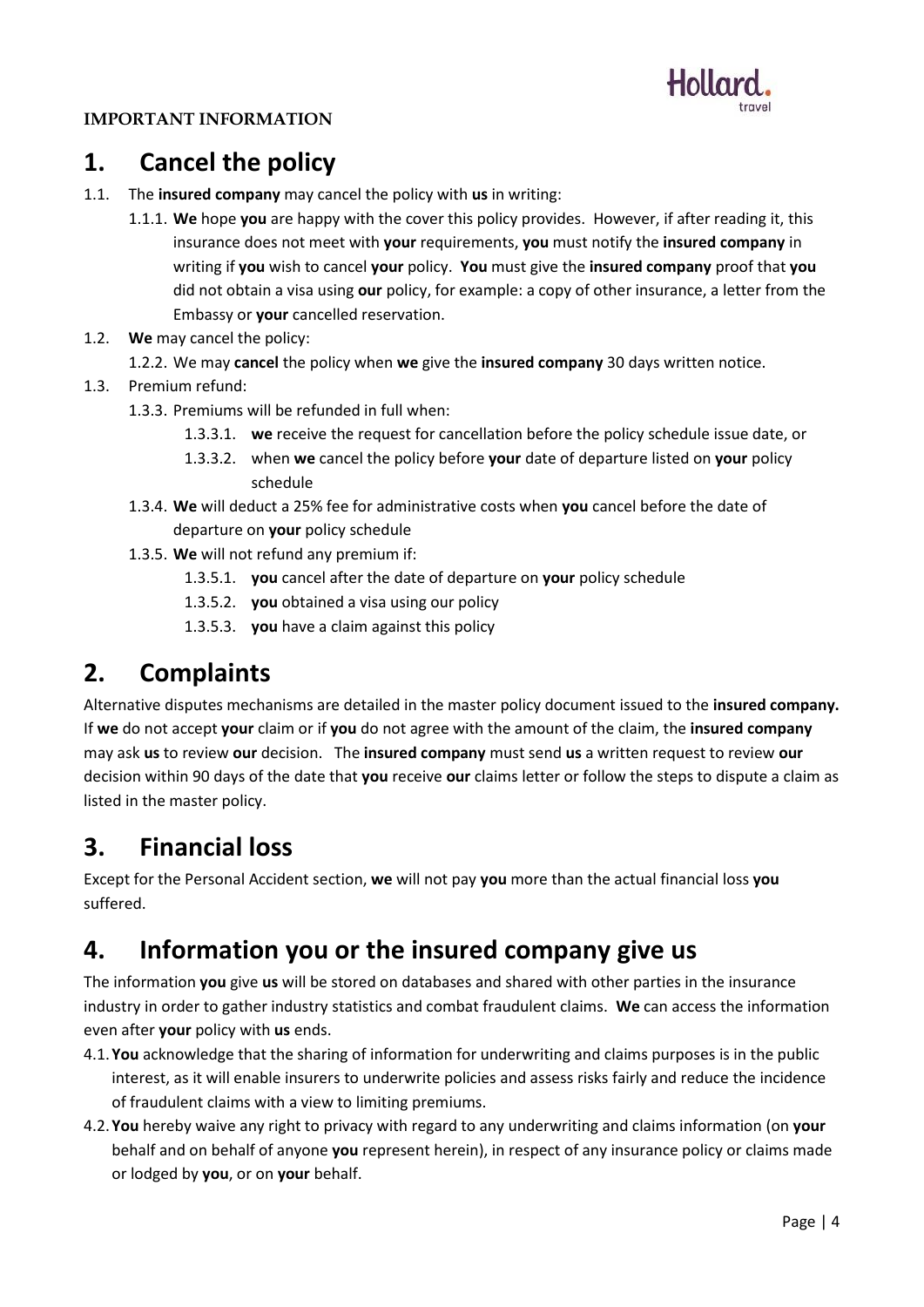

#### **IMPORTANT INFORMATION**

- 4.3.**You** consent to such information being stored in the shared database and **we** may use the information as set out above.
- 4.3.1. **You** also consent that **we** may disclose such information to any insurer or its agent.
- 4.3.2. **You** further consent that **we** may verify any underwriting information against legally recognised sources or databases.
- 4.3.3. **You** agree that this consent clause will survive the termination for whatever reason of the policy, including its cancellation or lapsing.

### **5. Interest**

**We** do not pay interest unless ordered to do so by a court of law in **your home country**.

## **6. Insurable interest**

Only **you** have rights under this policy. **You** can only claim for expenses paid by **you**.

## **7. Legal**

- 7.1.The policy is a legal contract between the **insured company** and **us**. This policy document provides **you** with the terms, conditions and exclusions of the insurance cover.
- 7.2.This policy is subject to **South African** law.

## **8. Not a medical aid**

The intention of cover is to stabilise and repatriate **you**. This policy is not a medical aid, and does not provide cover for treatment in **your home country** after repatriation. For example, if you fall and break your leg while skiing in the USA and it needs further operations and physio therapy **you** must return to your home country immediately for further treatment. This policy does not cover any of the costs incurred in **your home country**.

## **9. More than one policy underwritten by us**

If **you** have more than one policy with **us, we** shall never pay more than the **limit** of whichever policy has the highest **limit** of cover. Example, if one section in terms of this policy covers **overseas medical expenses** up to 250,000 and the second policy with us covers overseas medical expenses up to 250,000 the maximum **we** will pay is 250,000.

## **10. Policy documents**

- 12.1. The policy wording explains the benefits, conditions, exclusions and claims requirements.
- 12.2. The policy schedule (which forms part of the policy contract) shows **your** personal details, the **excess** amount, the benefits **you** chose, and the sum insured. Each product contains different levels of cover. **You** must check **your** schedule to see if a benefit applies to **you**.
- 12.3. **You** must read the policy wording, the schedule and any endorsement as one document. All the headings that **you** see are merely to help **you** find information quickly. **You** must not take them to affect the interpretation of the policy. **You** must read all the sections in **your** policy document and ensure that **you** understand **your** cover and responsibilities. **You** must contact **us** if **you** have any questions.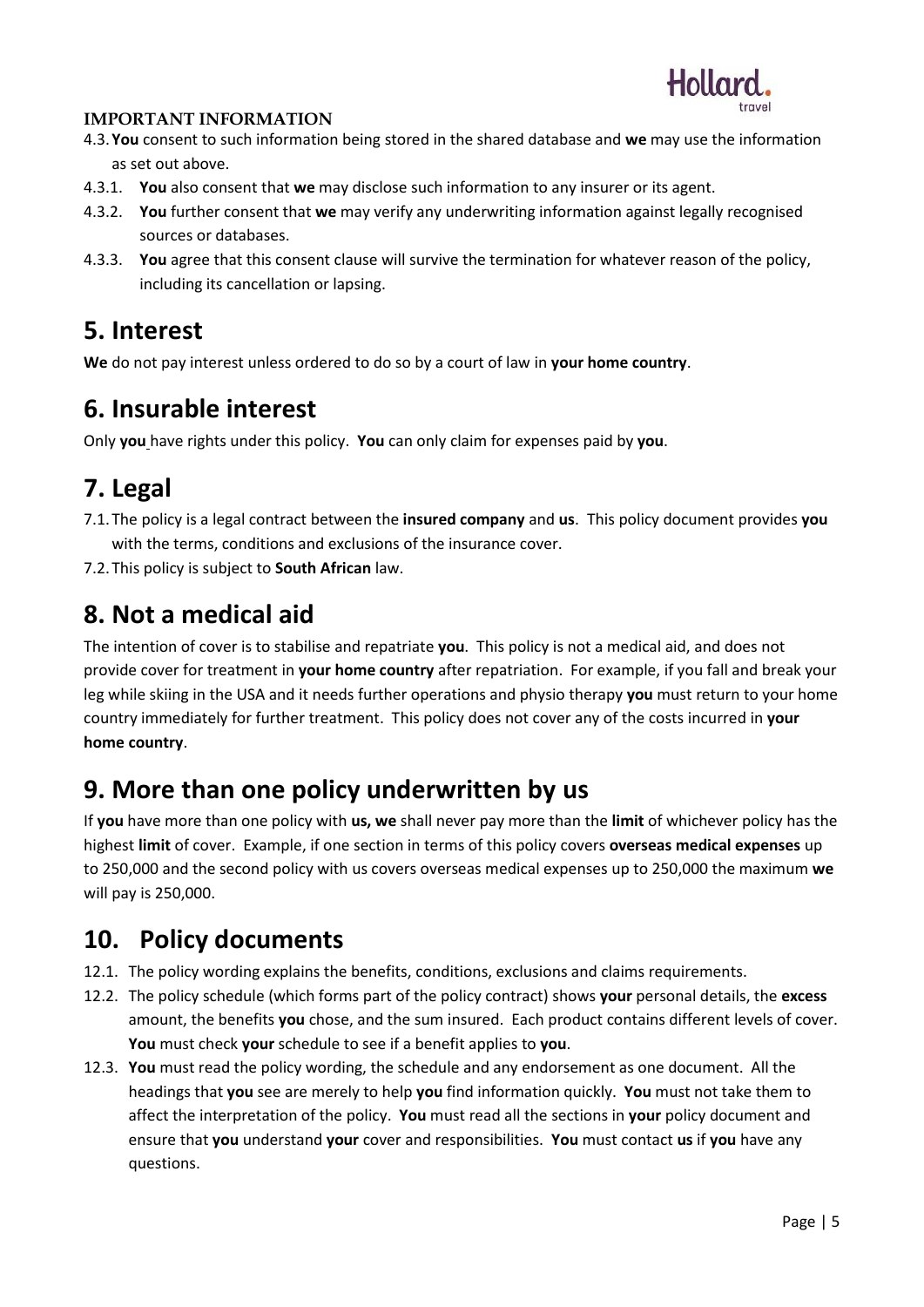

#### **IMPORTANT INFORMATION**

12.4. Should there be any conflict between the contents of the policy wording and the contents of the schedule, **we** will give the schedule precedence.

## **13. Third party claims**

**We** may finalise the claim by paying **you** up to the **limit**, or an amount for which the third party claim may be **set**tled. This will release **us** from any further liability for the claim.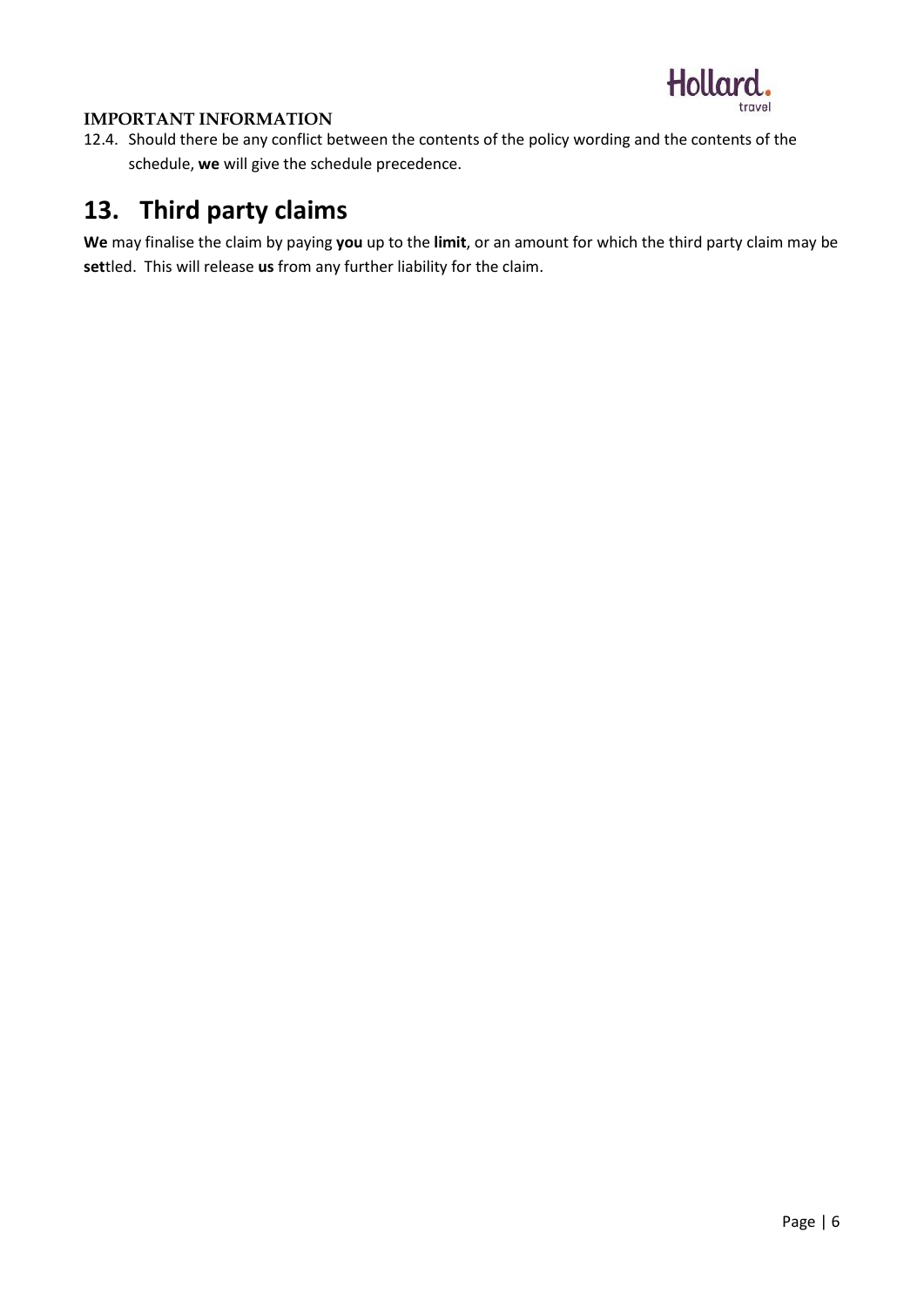## <span id="page-6-0"></span>**Who qualifies for the cover?**

Five things **you** must know about **our** travel insurance policies.

| 1.  | Age limits              |  |
|-----|-------------------------|--|
| 2.  | Return to home country  |  |
| 3.  | Where we will cover you |  |
| 4   | When cover starts       |  |
| .5. | When cover ends         |  |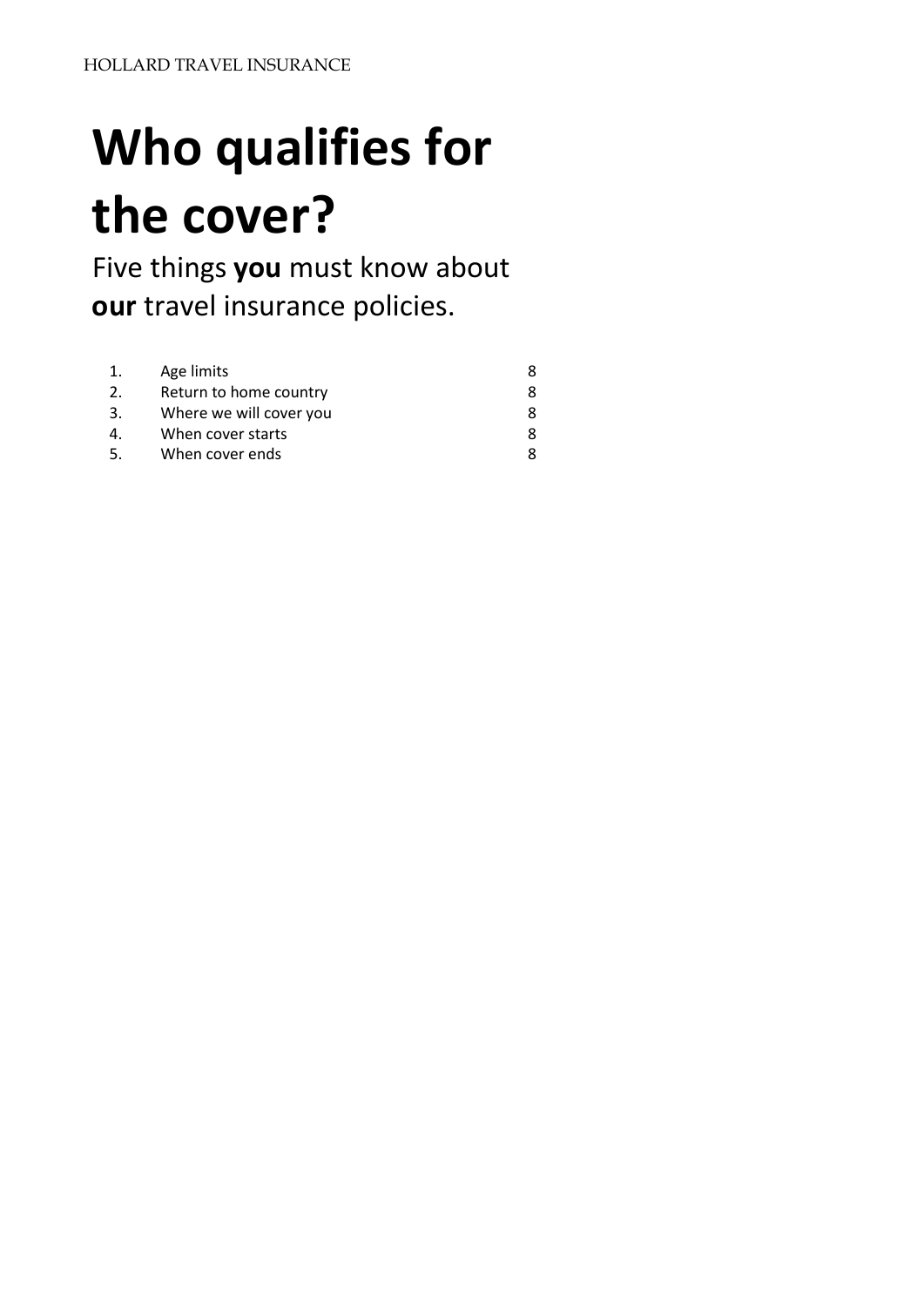## **1. Age limits**

We do not pay claims for the benefit of anyone outside the age limit, even if the claim is a valid one.

- 1.1. **You** must be younger than the age of 55 years on the date of loss.
- 1.2. **We** will void the policy and refund the premium if **you** exceed the age limit.

## **2. Return to home country**

Before **you** leave **your home country**, **you** must have booked a reservation with a confirmed departure date from **your home country** and a confirmed departure date back to **your home country**. If a return ticket was not booked, you must provide us with a copy of your visa to confirm the dates of your programme. The cost to repatriate **you** will be for **your** own account if **you** did not travel on a return ticket.

## **3. Where we will cover you**

- 3.1. **We** do not cover claims for travel within the borders of **your home country**.
- 3.2. **We** do not cover **you** when **you** travel to the high risk countries listed below:
	- 3.2.1. Afghanistan, Burkina Faso, Central African Republic, Egypt (the area of North Sinai), Eritrea, Guinea, Guinea – Bissau, Haiti, Iraq, Iran (within 100km of the entire Iran/Afghanistan border, Iran within 10km of the entire Iran/Iraq border and the province of Sistan-Baluchistan, the area east of the line running from Bam to Jask, including Bam), Liberia, Libya, Mali, Niger, North Korea, Sierra Leone, Somalia, Syria and within 10km's of the border to Syria in any other country, South Sudan, Venezuela, Yemen.
		- 3.2.2. Any country where the government has announced a state of emergency with the exception of emergencies relating to medical pandemics or emergencies.
		- 3.2.3. Any country where the United Nations Armed Forces are present and active.

## **4. When cover starts**

4.1. **Your** cover (and this policy) starts when **you** pass through passport control from **your home country**.

## **5. When cover ends**

- 5.1. **Your** cover (and this policy) ends on the earliest of the following dates::
	- 5.1.1. 00:01 on the date you reach the maximum age limit
	- 5.1.2. 00:01 on the termination / return date on your policy certificate
	- 5.1.3. On the date we arrange an available flight/transport for repatriation back to your home country, if you refuse to be repatriated.
- 5.2. We will extend your policy automatically if you have an overseas medical claim approved by us whilst on your trip before your policy end date.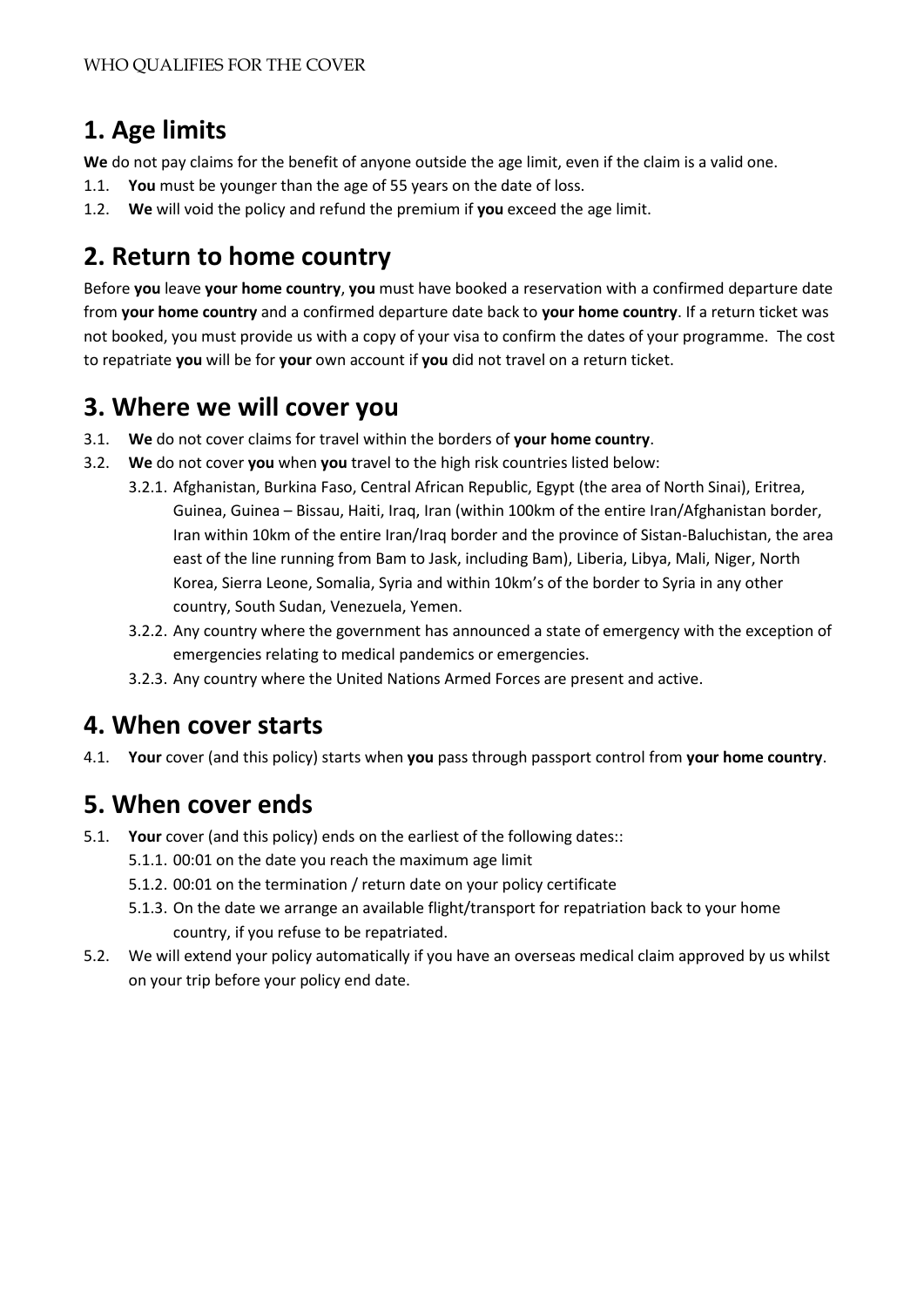## <span id="page-8-0"></span>**Key words to understand**

We show words that have special meanings in **bold**. We define the words in the next pages to assist you in understanding your policy.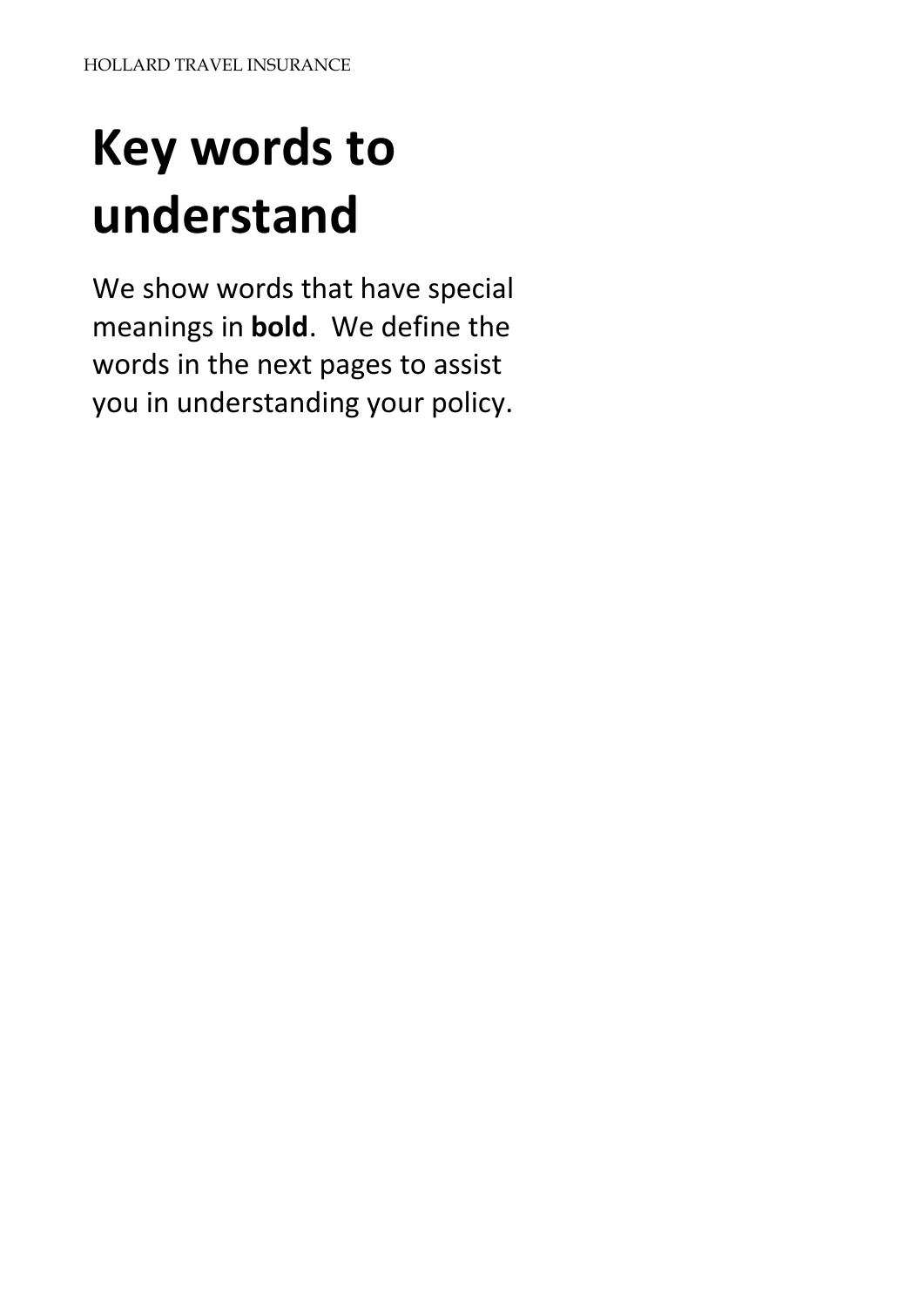

## **1. Chronic medical condition**

- 1.1. Permanent or long-term medical conditions, for example: Alzheimer's, stroke or a terminal disease
- 1.2. When you visit a medical practitioner periodically for treatment, or you are prescribed medication over an extended period of time, for example: diabetes, epilepsy, or asthma.

## **2. Civil unrest**

Fighting between different groups of people living in the same country or nearby the borders of that country.

## **3. Close relative**

**Limit**ed to the below relatives who reside in **your home country**. **Your**:

- 3.1. Legal spouse
- 3.2. parent, parent-in-law, step-parent or legal guardian
- 3.3. biological **child**, legally fostered **child**, legally adopted **child**, step**child**, grand**child** or daughter/son-inlaw
- 3.4. biological or step sister/brother
- 3.5. grandparents

## **4. Connecting flight / connecting cruise**

A flight/cruise that requires the passengers to change from one plane or cruise to another at an intermediate point (called connecting point) on way to their destination with a connecting time of less than 12 hours.

## **5. Dental**

Emergency pain-stilling treatment to teeth. This cover does not include capped teeth or dentures or existing conditions related to your teeth such as cracks.

## **6. Eligible expenses**

Expenses approved by **us** for the below:

- 6.1. Doctor's fees, surgery, x-rays, **inpatient** treatment, prescription medication, the once-off cost of **your** taxi to the nearest suitable hospital or the cost of an ambulance to the nearest suitable hospital when **you** are admitted as an inpatient.
- 6.2. One test per **trip** for a virus contracted whilst on **your trip** when **your** test result is positive.

### **7. Emergency assistance provider**

Refers to a company authorised by Hollard to provide **you** with assistance whilst **you** are on **your trip**.

## **8. Evacuation**

8.1. **Medical evacuation**: **we** arrange either an ambulance or a commercial flight from the place where **you** are injured or sick (during a **trip**) to the nearest appropriate hospital.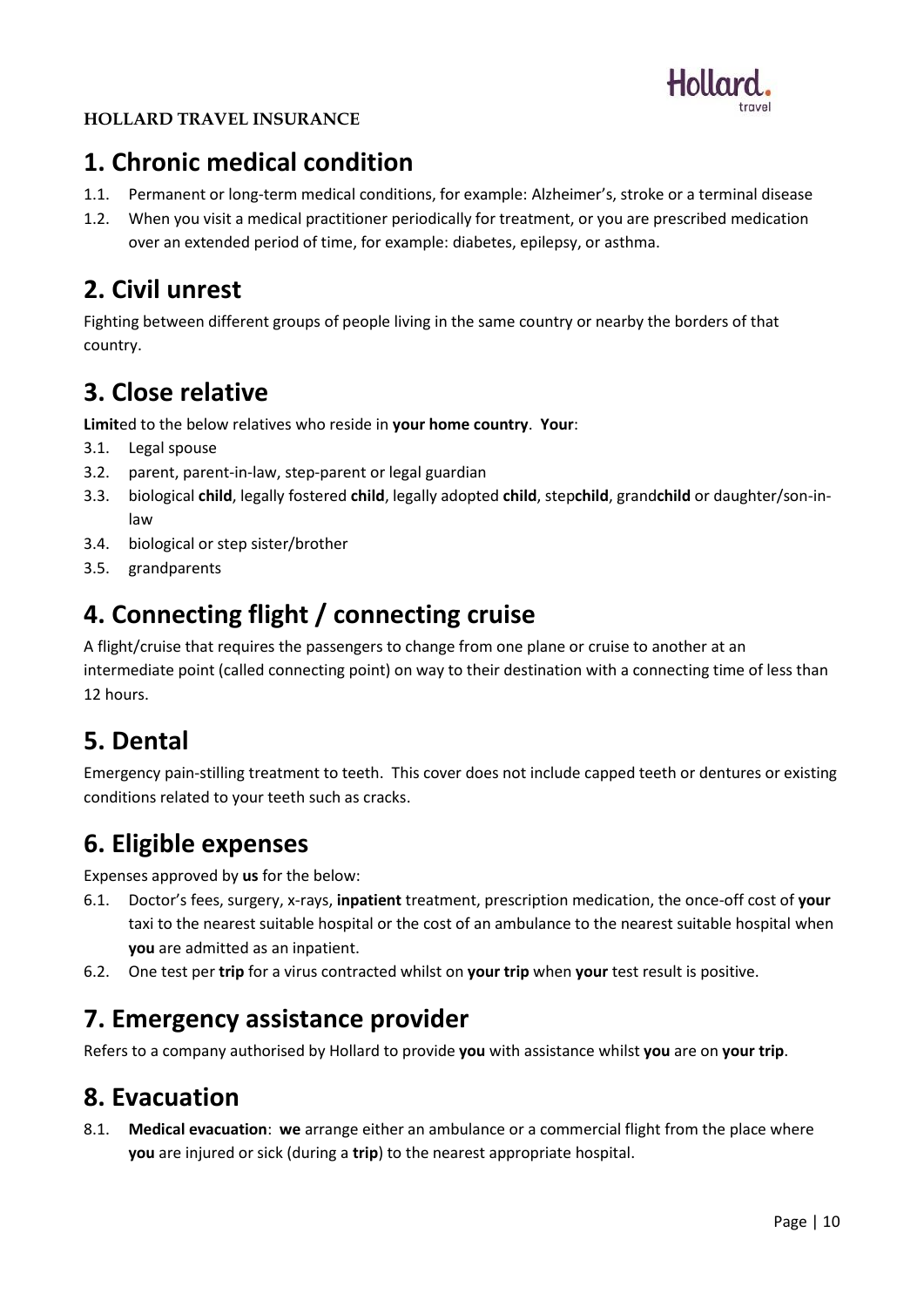

## **9. Excess (Deductible)**

The amount you have to pay first before you can claim under any section of this policy, per person, per benefit.

## **10. Home / Home Country**

Means **your** country of permanent residence.

## **11. Infectious or contagious disease**

Means any disease transmitted from an infected person, animal or species to another person, animal or species by any means when the World Health Organisation (WHO) declares the outbreak a Public Health Emergency of International Concern (PHEIC).

## **12. Illness**

An illness or disease that a **medical practitioner** diagnosed whilst on **your trip** and that meets all of the following criteria:

12.1. There is a present severe or acute symptom requiring immediate care. The failure to obtain such care could reasonably result in serious deterioration of **your** condition or place **your** life in jeopardy

## **13. Injury**

A sudden **injury** because of violent, external and **accidental** means that happened at an identifiable place and time whilst on **your trip**.

## **14. Inpatient**

Hospital admission by a doctor (including day care) where **you** receive treatment, accommodation and food and spend at least 24 consecutive hours.

## **15. Insured event / benefit**

An **insured event** is a single incident, or series of incidents directly related to the same cause, that is listed in this policy and results in a claim. **We** do not cover claims for any event **we** do not list in this policy.

## **16. Insured company**

Alliance Abroad South Africa (PTY) LTD.

## **17. Life threatening medical condition**

Medical emergency where there is a possibility that **you** may die if not treated immediately, for example:

- a serious allergic reaction that appears quickly and may cause death
- broken bone/s
- high risk burn wounds, for example burns to **your** face, hands or feet
- diving accidents or drowning
- heat stroke with a temperature higher than 39 degrees Celsius
- diabetic coma or insulin shock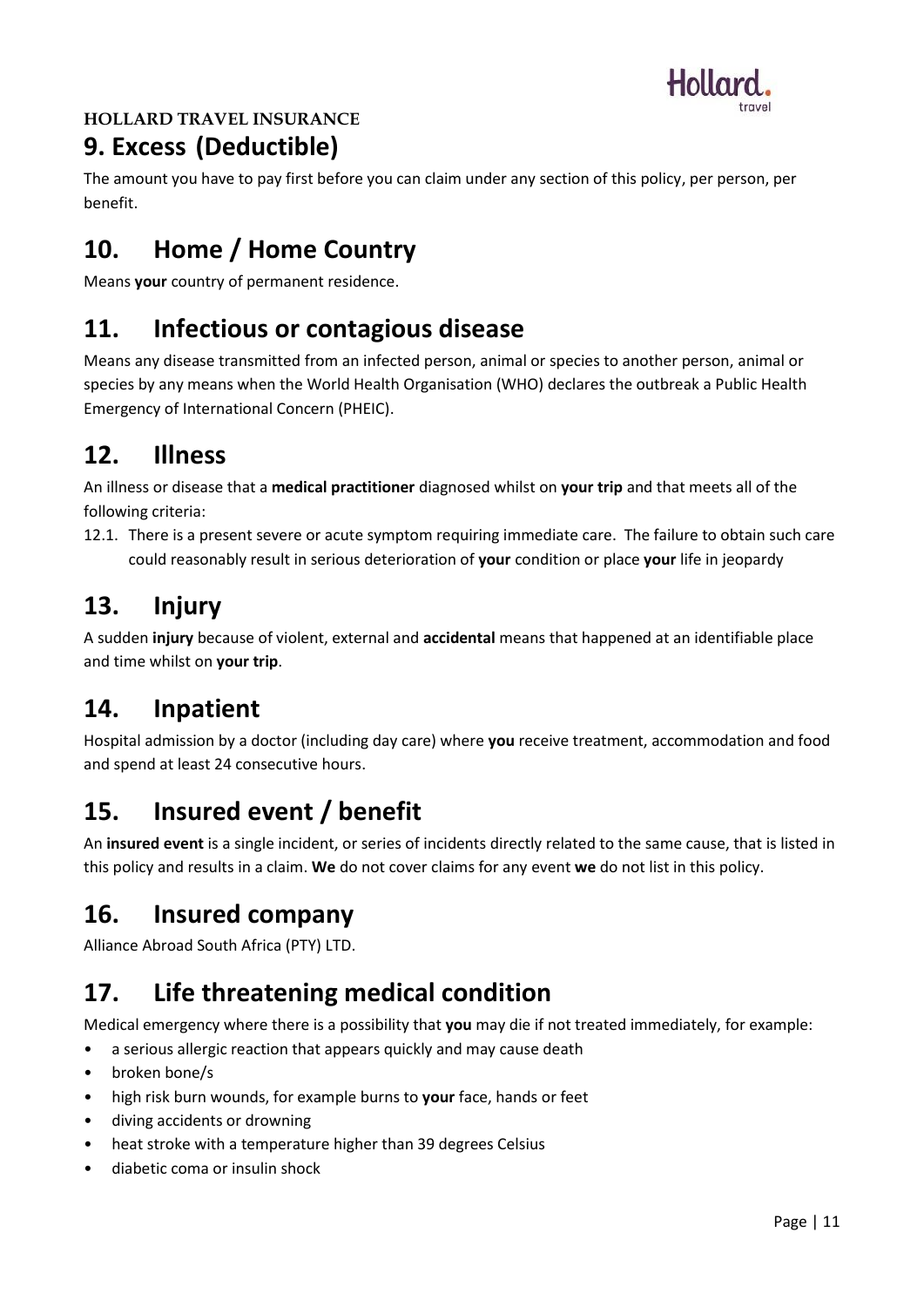

- low body temperature (below 35 degrees Celsius)
- joint dislocation
- poisoning
- choking
- convulsions, seizures or loss of consciousness
- heavy, uncontrollable bleeding that **you** cannot stop
- Deep knife wounds or gunshot wounds
- (Signs of) a heart attack (i.e. chest pain lasting longer than two minutes)
- (Signs of) a stroke (loss of vision, sudden numbness, weakness, slurred speech)

## **18. Limit**

The maximum amount that **we** will pay per insured person, per benefit for **a loss**. The **limit**s for all benefits are **set** out in the schedule.

## **19. Loss of limb**

Loss by physical severance, or the total and irrecoverable permanent loss of use or function of, an arm at or above the wrist joint, or a leg at or above the ankle joint.

## **20. Loss of sight**

Total and irrecoverable **loss of sight** in one or both eye(s).

## **21. Manual work**

Unskilled, semi-skilled or skilled physical labour other than in a purely managerial/supervisory, sales or administrative capacity.

## **22. Medical declaration**

Medical information that **you** must declare to **us** on **our** document if **you** want to be covered for any claims related to **your pre-existing medical condition/s**. **You** will not be covered for any claim relating to **your preexisting medical condition** until **we** have confirmed in writing that **we** agree to provide cover.

## **23. Medical practitioner**

A legally licensed member of the medical profession, recognised by the law of the country where **you** are treated and who, in rendering such treatment is practising within the scope of his/her licence and training. This person cannot be a **close relative** of either yourself or **your** travel companion.

## **24. Military coup**

A coup organized and carried out by members of armed forces.

## **25. Outpatient**

Emergency department services, **urgent care** or **outpatient** services when a doctor has not written an order to admit **you** to a hospital as an **inpatient**.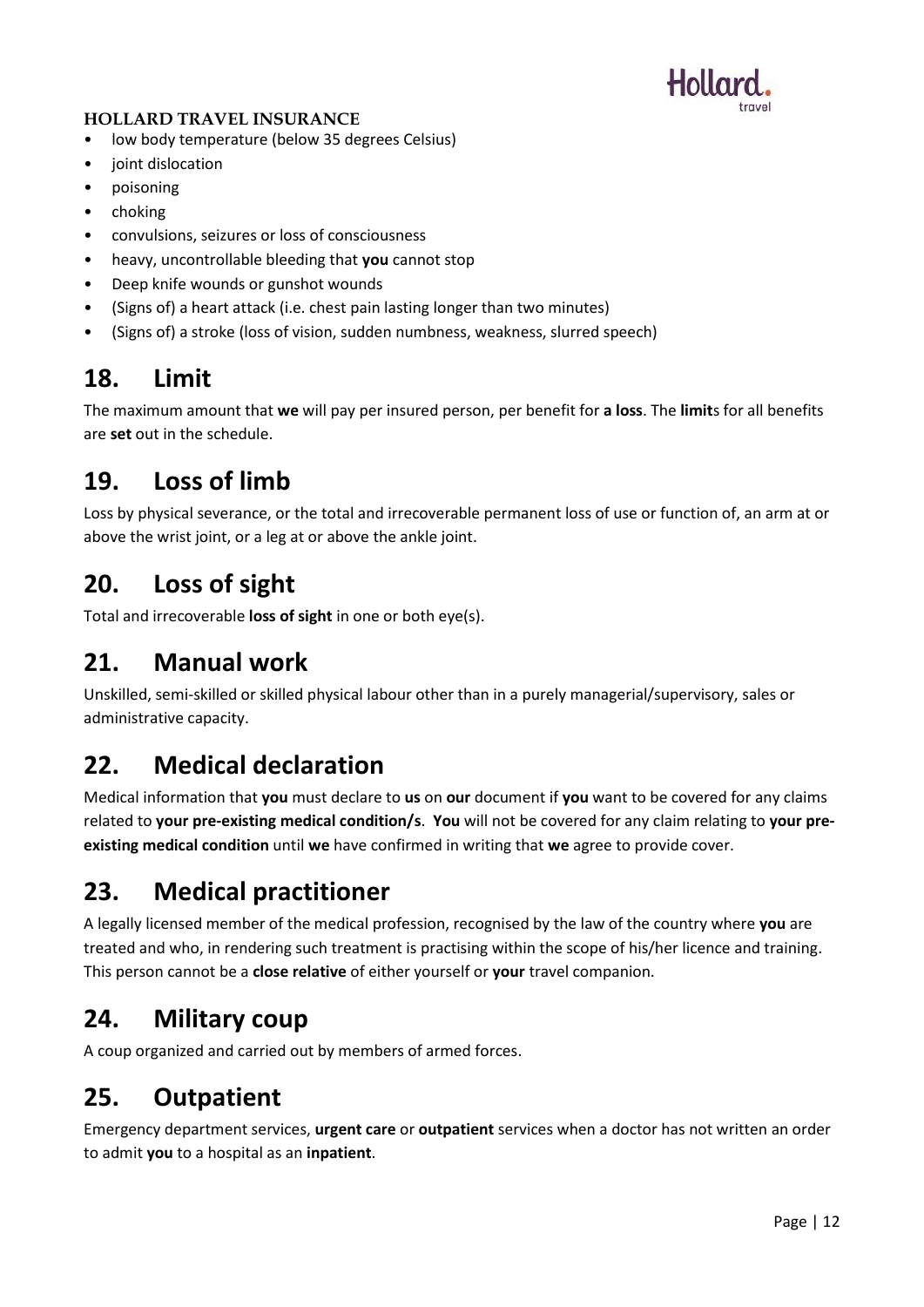

### **26. Period of insurance**

The period shown on **your** schedule, subject to the policy start date and policy end date.

## **27. Political unrest**

Widespread protests against a government

## **28. Pre-existing medical condition**

- 28.1. **You** received a diagnosis of a terminal illness or disease
- 28.2. Medical conditions relating to your heart, hypertension, blood clots, raised cholesterol, stroke and aneurysm that existed any time prior to the date you purchased your policy.
- 28.3. **Serious and/or chronic medical conditions** that existed 6 months or less before the date **you** purchased **your** policy, for which:
	- 28.3.1. **you** have been prescribed medication when **you** still have symptoms after **you** used the medication
	- 28.3.2. **you** consulted a medical doctor or specialist but **you** still have symptoms after the consultation
	- 28.3.3. **you** received surgery
	- 28.3.4. **you** have symptoms for which **you** are awaiting results of tests or investigations where the underlying cause has not been identified or *you* need a follow-up visit with a medical doctor.
	- 28.3.5. **you** are on the waiting list for medical treatment

## **29. Pre-existing medical conditions – approved**

This policy automatically covers **eligible expenses** for **inpatient** treatment authorised by **us** when **you** are admitted for more than 48 hours for the below pre-existing medical conditions:

- 29.1. Allergies: **You** follow **your medical practitioner**'s advice (carry EpiPen/s, antihistamines/other preventative medication at all times) and **you** have no other known or underlying respiratory conditions or diseases, for example, Asthma.
- 29.2. Asthma: **you** are younger than 55 years, have no other known or underlying respiratory conditions (including Sleep Apnoea), have not required cortisone medication, except taken by inhaler or puffer and have not required hospitalisation for Asthma in the last two years, including as an **outpatient**.
- 29.3. Bells' palsy
- 29.4. Benign Positional Vertigo: **you** have not required hospitalisation or **outpatient** treatment for this condition in the last two years.
- 29.5. Carpal Tunnel Syndrome: **you** have not had surgery for this condition in the last three months and have no surgery planned.
- 29.6. Coeliac Disease: **you** have not required hospitalisation or **outpatient** treatment for this condition in the last two years.
- 29.7. Congenital blindness or congenital deafness
- 29.8. Diabetes Mellitus (Types I and II): **you** are younger than 55 years, have been diagnosed more than twelve months ago, haven't had any complications in the last six months, have no eye, kidney, nerve, vascular or cardiovascular/coronary heart disease and have a blood sugar level reading between 4 and 12 or a HbA1C score of 9% or less.
- 29.9. Epilepsy: no underlying medical conditions (for example, previous head trauma, stroke), not changed **your** medication regime for Epilepsy in the last 12 months and not required hospitalisation or **outpatient** treatment for epilepsy in the last two years.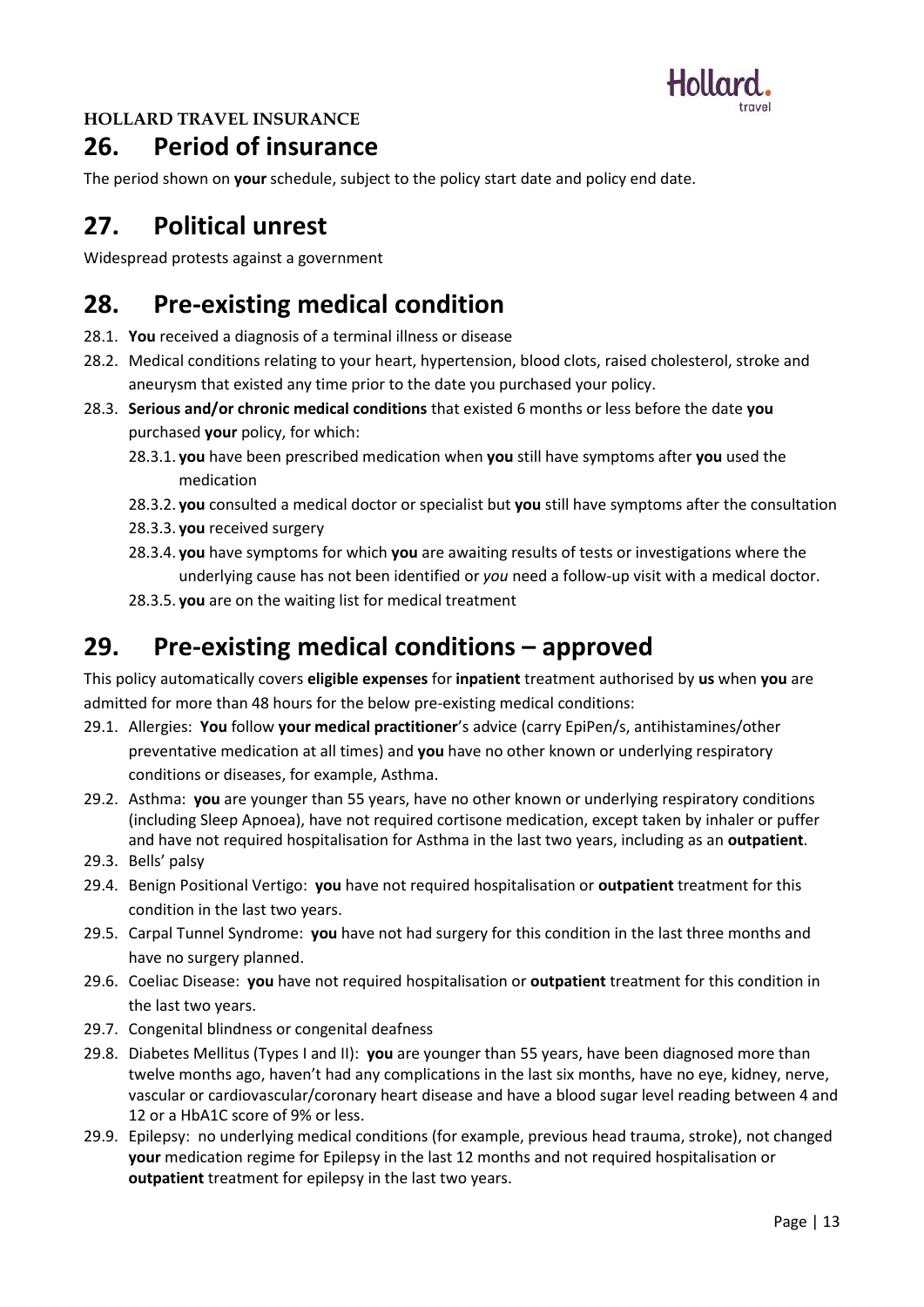

#### 29.10.Folate deficiency

- 29.11.Gastric Reflux: does not relate to another underlying diagnosis (examples: hernia or gastric ulcer).
- 29.12.Hiatus Hernia: **you** have not had surgery for Hiatus Hernia in the last twelve months and have no surgery planned.
- 29.13.Hypercholesterolemia/Hyperlipidaemia (High Cholesterol / High Lipids): provided **you** have no cardiovascular/coronary heart disease and/or diabetes
- 29.14.Hypertension (high blood pressure): Provided **you** have no cardiovascular/coronary heart disease and/or diabetes and **your** current blood pressure reading is lower than 165/95.
- 29.15.Hyperthyroidism (overactive thyroid) / Hypothyroidism (underactive thyroid): **you** do not have a tumour as the underlying cause.
- 29.16.Impaired Glucose Tolerance: **you** are younger than 55 years, have been diagnosed more than twelve months ago, haven't had any complications in the last six months, have no eye, kidney, nerve, vascular or cardiovascular/coronary heart disease and have a blood sugar level reading between 4 and 12 or a HbA1C score of 9% or less.
- 29.17.Incontinence: **You** have no underlying gastrointestinal or urinary condition.
- 29.18.Insulin Resistance: no known cardiovascular/coronary heart disease and not required hospitalisation or **outpatient** treatment for Insulin Resistance in the last two years.
- 29.19.Iron Deficiency
- 29.20.Migraine: **You** have not required hospitalisation or **outpatient** treatment for migraines in the two years prior to buying **your** policy.
- 29.21.Osteoporosis/ Osteopenia: haven't had any fractures, don't require more than one medication for this condition and have no other conditions involving the neck or back
- 29.22.Pernicious Anaemia
- 29.23.Raynaud's Disease: **you** have not required treatment by a **medical practitioner** for Raynaud's Disease in the last six months.
- 29.24.Sleep Apnoea: have no other known or underlying respiratory conditions (including Asthma) and have not required hospitalisation or **outpatient** treatment for Sleep Apnoea in the last two years.

## **30. Quarantine**

A **medical practitioner** gives a letter to restrict **your** movement after **you** test positive, or when **you** were in close contact with a person infected with an **infectious or contagious disease**, virus or communicable disease.

## **31. Repatriation**

**Your** return to **your home country**.

## **32. Serious medical condition**

A medical condition that falls into one of the following categories:

- 32.1. Inpatient care
- 32.2. You are unable to perform regular daily activities, such as going to school or work for more than three consecutive days, when you require treatment from a medical practitioner.
- 32.3. **Chronic medical conditions**
- 32.4. Permanent or long term conditions
- 32.5. Conditions requiring multiple treatments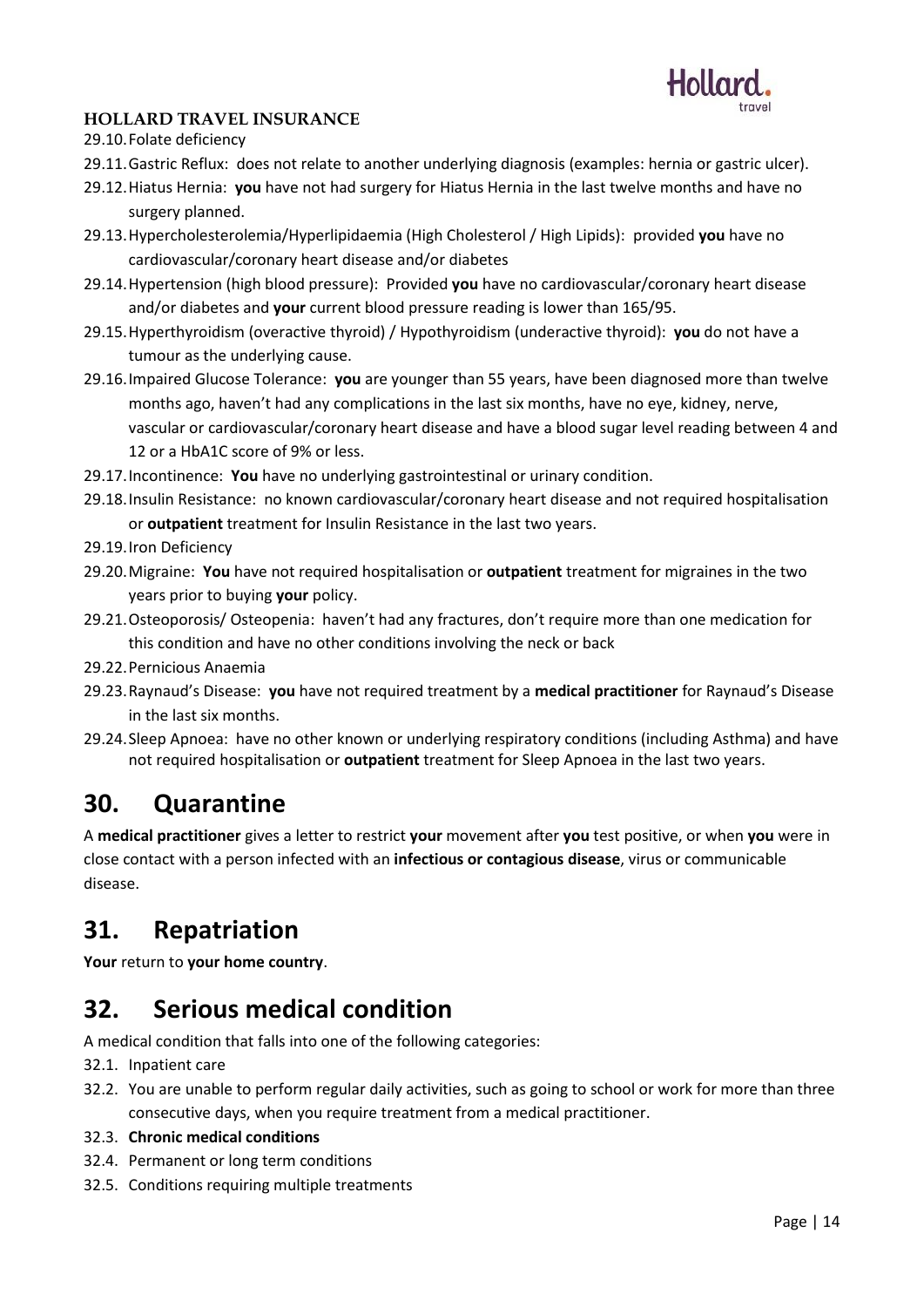

### **33. Snow sports – approved**

Participating in snow sports on a leisure basis (excluding professional participation, working as an instructor or having to ski to/from **your** place of work/residence):

- 33.1. Snow skiing and snowboarding on-piste within the resort boundaries on groomed runs patrolled or monitored by resort authorities.
- 33.2. Using a snowmobile/skidoo when provided by the recognised piste authority on a guided tour with a licensed tour operator.
- 33.3. Husky sledge driving (exclude endurance and racing)
- 33.4. Ice skating (indoor and outdoor rinks / exclude racing)
- 33.5. Tobogganing (exclude racing and competition)

## **34. Sporting activities – approved**

When **you** participate on a non-professional basis in the listed **sports** below:

- 34.1. Abseiling
- 34.2. Acrobatics
- 34.3. Aerobics
- 34.4. American football
- 34.5. Athletics
- 34.6. Archery
- 34.7. Badminton
- 34.8. Banana boat rides
- 34.9. Baseball
- 34.10.Basketball
- 34.11.BMX cycling (exclude racing and competition)
- 34.12.Blackwater rafting
- 34.13.Boating, sailing
- 34.14.Bowling (lawn & ten pin)
- 34.15.Boxing (training, no contact)
- 34.16.Bungee jumping less than 30 meters when **you** use a body harness as a back-up
- 34.17.Camel riding for a day or if **you** are on a camel trek
- 34.18.Canoeing (inland or 10km coastal waters **limit**)
- 34.19.Canyon swing less than 30 meters when **you** use a body harness as a back-up
- 34.20.Clay pigeon shooting
- 34.21.Cricket
- 34.22.Curling
- 34.23.Cycling (exclude racing and competition)
- 34.24.Dancing (ballroom, salsa, Capoeira, ballet, contemporary, jazz, hip hop)
- 34.25.Dirt boarding
- 34.26.Dragon boating
- 34.27.Dune buggy
- 34.28.Elephant riding for an hour, a day or overnight
- 34.29.Fencing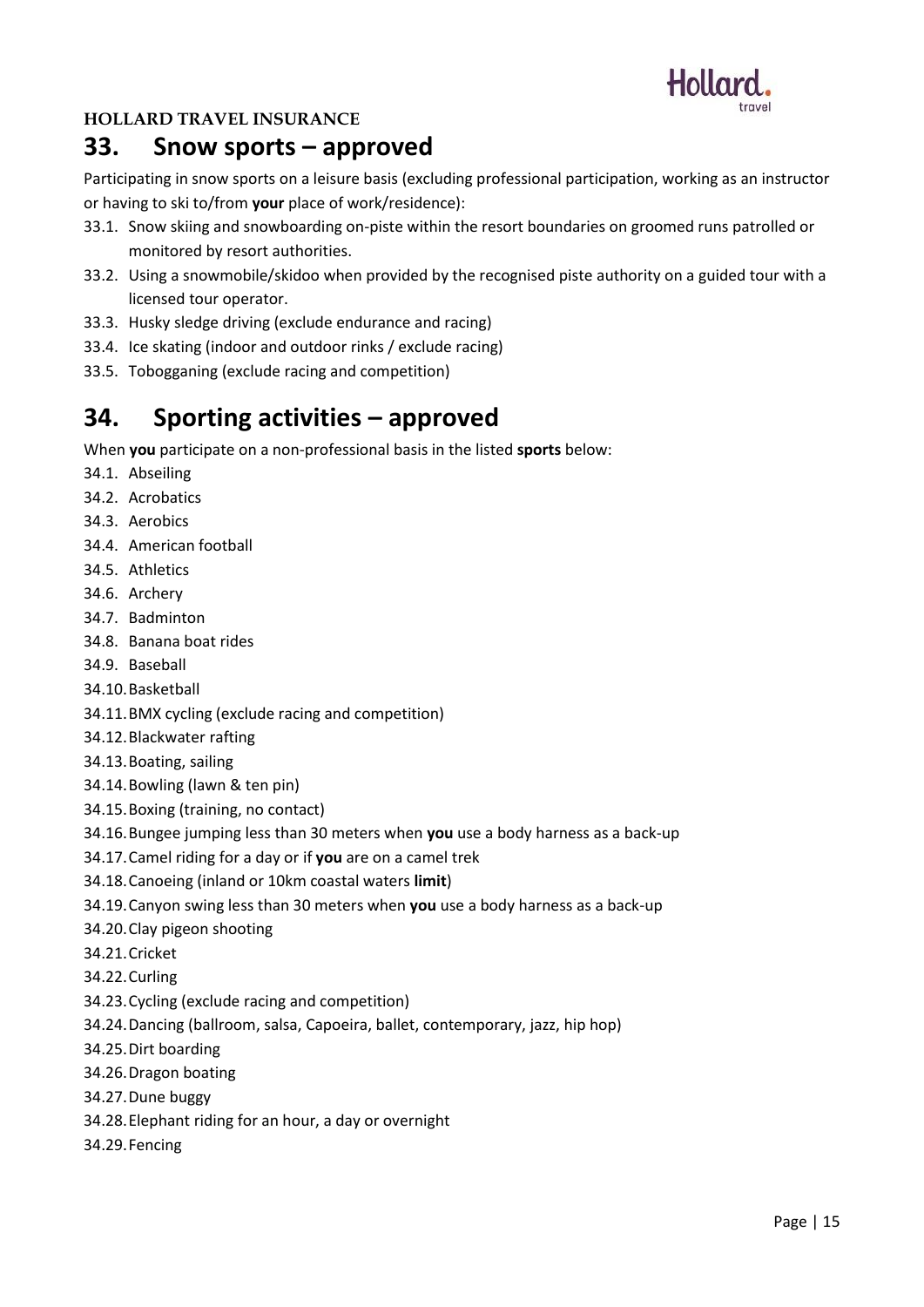

- 34.30.Fishing (deep sea, angling, fly fishing, on a river, boat, or standing in a lake: exclude ice fishing or
	- commercial fishing)
- 34.31.Fly by wire
- 34.32.Football
- 34.33.Go karting (recreational)
- 34.34.Golf
- 34.35.Gym including weights, Pilates, aqua aerobics, yoga
- 34.36.Gymnastics
- 34.37.Handball
- 34.38.Hiking (under 6,000 meters altitude / organised tours / clearly marked routes. Exclude solo treks, mountaineering, search and helicopter rescue)
- 34.39.High diving (less than 10 meters)
- 34.40.Hockey (field or indoor / exclude ice hockey)
- 34.41.Horse riding (leisure, on a tour with a licenced tour operator, non-competitive / exclude polo, hunting and jumping)
- 34.42.Hot air ballooning (exclude racing and competition)
- 34.43.Jet boating
- 34.44.Jet skiing (exclude competitions)
- 34.45.Jogging
- 34.46.Kayaking white water, sea, river, lake
- 34.47.Kite boarding
- 34.48.Kite surfing (exclude racing, competition and surfing during a storm)
- 34.49.Land surfing
- 34.50.Marathons
- 34.51.Martial arts training (exclude contact and competitions)
- 34.52.Moped, scooter (Valid driver's licence for operating this class of vehicle required; must be wearing a helmet)
- 34.53.Motor experience as a passenger only (excluding racing)
- 34.54.Motorcycle riding / touring: independent or an organised tour (Valid driver's licence for operating this class of vehicle required / must be wearing a helmet / exclude off-road, racing and competition)
- 34.55.Mountain biking (exclude racing and competition)
- 34.56.Mountaineering or hiking: not using ropes, at an altitude less than 4,000 meters as part of an organised group on a marked route.
- 34.57.Netball
- 34.58.Paint ball
- 34.59.Quad biking (not exceeding 250 cc / exclude racing and competition)
- 34.60.Racquetball
- 34.61.Roller skating
- 34.62.Roller blading/inline skating
- 34.63.Rowing/sculling, surf boat rowing (inland or 10km coastal waters **limit**)
- 34.64.Rugby school level participation only
- 34.65.Running or jogging, including half-marathon or less, marathon and ultra-marathon distances
- 34.66.Safari tours (exclude hunting/guns)
- 34.67.Sail boarding/wind surfing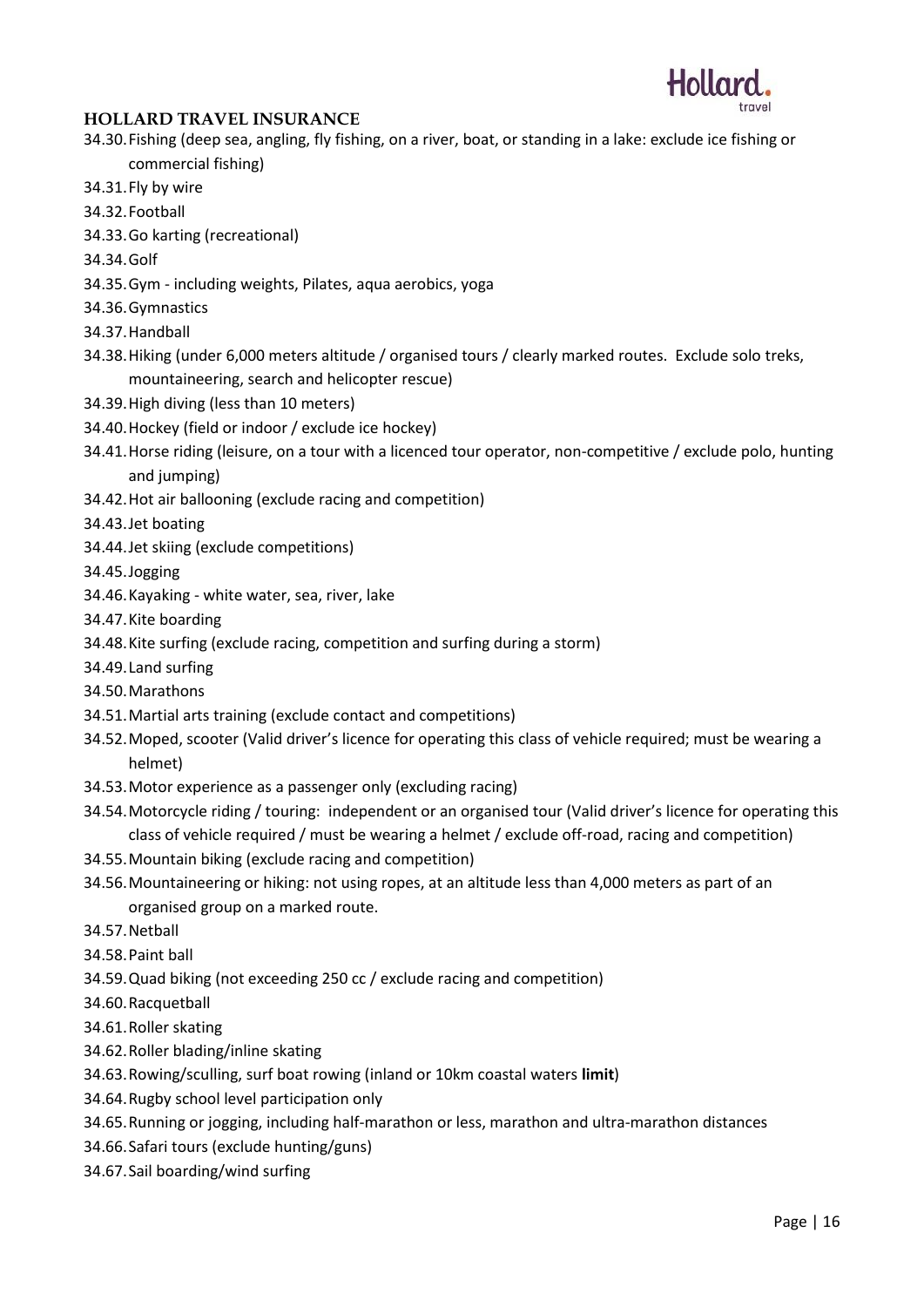

34.68.Sailing

- 34.69.Sandboarding/sandskiing
- 34.70.Scuba diving (when an open water diving licence is held and diving with a buddy diver, or diving with a licensed instructor / maximum depth 30m)
- 34.71.Shark cage diving
- 34.72.Segway tours
- 34.73.Skateboarding (exclude competitions)
- 34.74.Snorkelling
- 34.75.Soccer
- 34.76.Softball
- 34.77.Speed boating (as a passenger on a licensed **carrier**)

34.78.Squash

- 34.79.Stand-up paddle surfing/paddle boarding
- 34.80.Surfing (exclude competition)
- 34.81.Swimming
- 34.82.Tennis
- 34.83.Tuk Tuk as a passenger (excludes Tuk Tuk racing)
- 34.84.Volleyball
- 34.85.Wakeboarding (exclude competition)
- 34.86.Wall climbing (artificial / Proper harness wear and usage / exclude racing and competition)
- 34.87.Water polo
- 34.88.Water skiing (exclude competition)
- 34.89.White water rafting (grades 1 to 4)
- 34.90.Windsurfing (exclude competition)
- 34.91.Yachting (inside territorial waters / exclude racing and competition and being a member of the crew)
- 34.92.Yoga
- 34.93.Zip line
- 34.94.Zorbing (exclude racing and competition)

## **35. Terrorism or Terrorist attack**

- 35.1. An act of force or violence against the civilian population committed for political, religious, ideological or ethnic purposes.
- 35.2. The country where the act took place must certify the act or acts as an act of **terrorism**.

## **36. Trip**

When travelling in a direct and uninterrupted manner on an international journey outside the borders of **your home country**.

## **37. United States of America: Preferred Provider Organisation (PPO)**

37.1. This policy provides cover within a PPO network in the U.S.A. If **you** receive treatment at a provider in **our** PPO network, **we** will pay authorised expenses directly to the provider.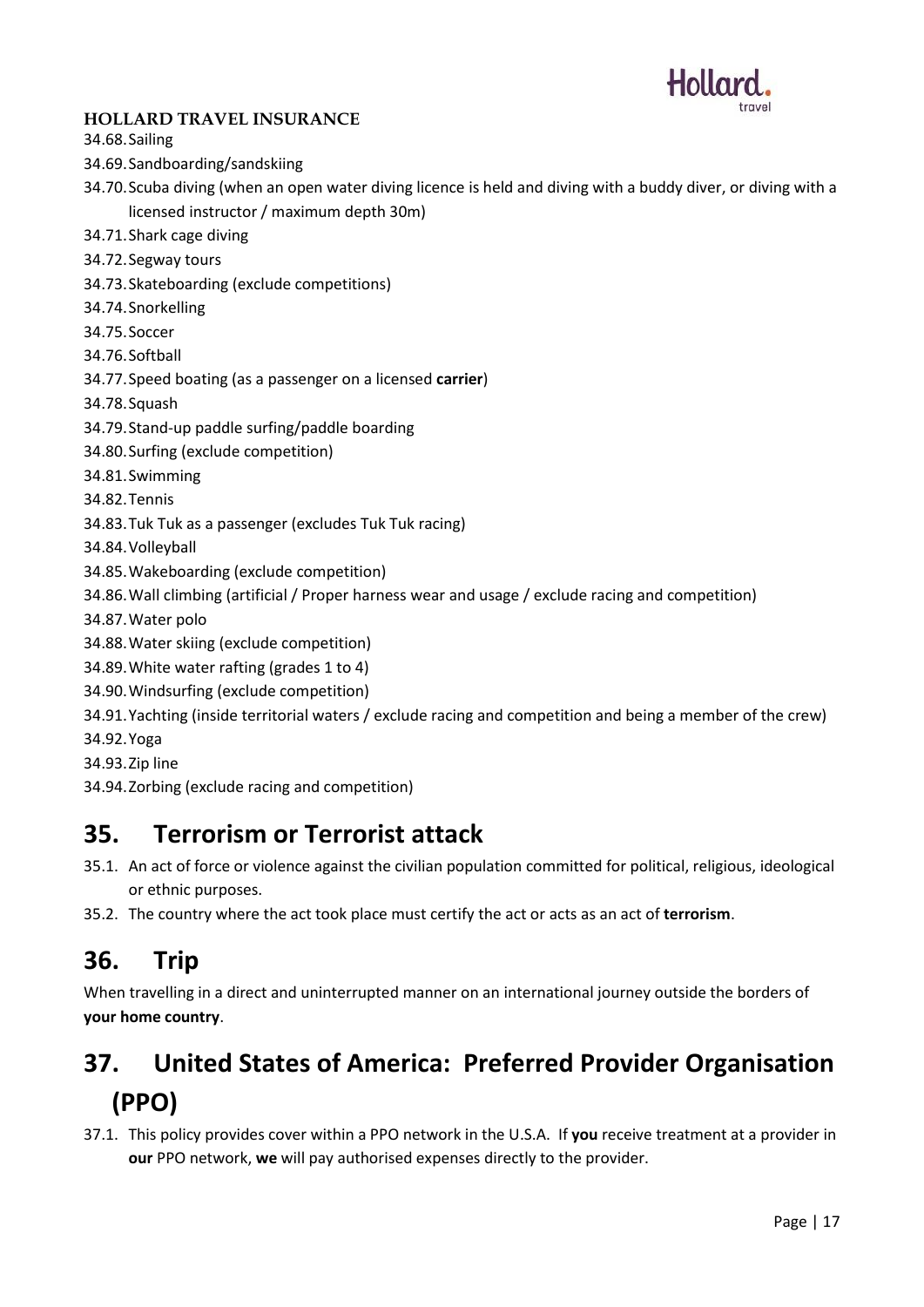

- 37.2. **You** must call **our** emergency number listed on **your** policy schedule for details of the nearest PPO provider when **you** are in the U.S.A.
- 37.3. **We** do not pay for expenses or treatment **you** received from a provider that is not within **our** PPO network.

## **38. United States of America: Urgent care centre**

**Urgent care** centres in the U.S.A. are different from emergency rooms. **Yo**u must visit an urgent care centre when **you** require treatment for an **illness** or **injury** that does not appear to be **life threatening**, but also cannot wait until the next day, for example:

- Flu or Cold, Fever, Headaches, and Chills
- Sprains
- Allergic reactions
- Minor burns
- Dehydration
- Earache, Headaches
- Sprains and strains
- Urinary tract infections
- Diagnostic services **limit**ed to X-rays and laboratory tests
- Eye irritation and redness
- Vomiting, diarrhoea or dehydration
- Severe sore throat or cough

### **39. We, our or us**

The Hollard Insurance Company (Hollard) is the underwriter of this policy. Hollard is a registered short-term insurer and an authorised financial services provider.

## **40. You/Your**

<span id="page-17-0"></span>Each person declared by the **insured company** to **us** and named on the schedule, who qualifies for the cover.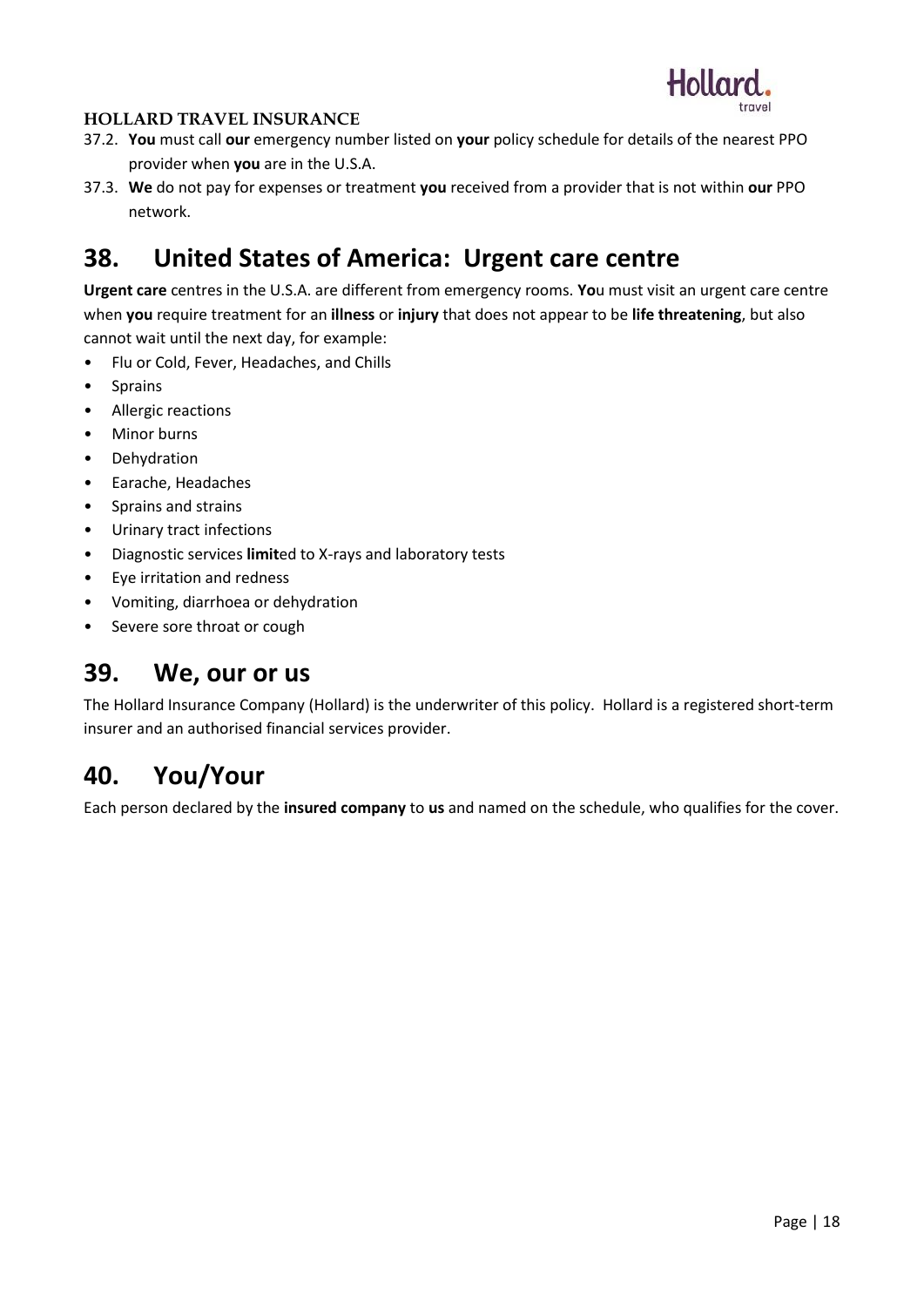

**The rules of cover**

If **you** do not follow them **we** may refuse to pay **you** out for a claim, **we** may **cancel your** policy or reduce the amount **we** pay **you**.

| 1.  | Authorise expenses                  | 20 |
|-----|-------------------------------------|----|
| 2.  | Buy your policy timeously           | 20 |
| 3.  | Claim form and supporting documents | 20 |
| 4.  | Court judgement                     | 21 |
| 5.  | Death                               | 21 |
| 6.  | Declare medical information         | 21 |
| 7.  | Do not admit liability              | 21 |
| 8.  | Flight ticket                       | 21 |
| 9.  | Information                         | 21 |
| 10. | Legal                               | 22 |
| 11. | Other insurance                     | 22 |
| 12. | Pay back costs                      | 22 |
| 13. | Pay your premiums on time           | 22 |
| 14. | Proof of payment or ownership       | 22 |
| 15. | Police report                       | 22 |
| 16. | Sign a release                      | 22 |
|     |                                     |    |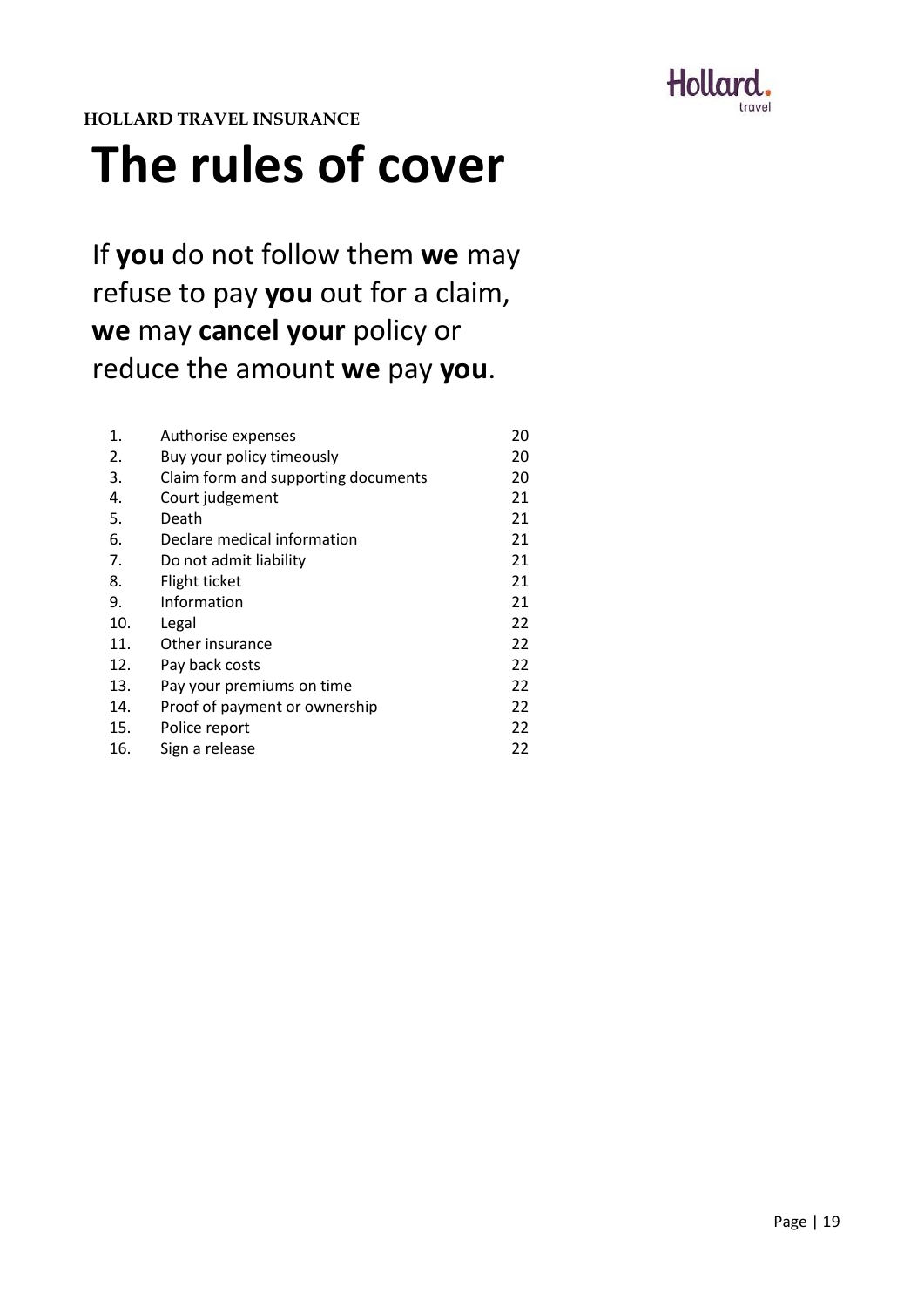

#### **THE RULES OF COVER**

## **1. Authorise expenses**

- 1.1. **You** must call **us** on the emergency number provided on your policy schedule:
	- 1.1.1. before **you** receive treatment if you are conscious and do not require **life-threatening medical** treatment, or
	- 1.1.2. before **you** are admitted into a hospital, or
	- 1.1.3. immediately when **your** condition has been stabilised in the emergency department, before **you** are admitted as an **inpatient**.
	- 1.1.4. in the event of treatment for a **life-threatening medical** emergency, **you** must call **us** within 24 hours of the initial treatment unless **you** are unconscious. If **you** are conscious but cannot call because of your condition, someone else (family member, travel companion,sponsor or employer) must call **us** on **your** behalf immediately when they know about your treatment.
- 1.2. **We** will give authorisation of treatment for a specific procedure and/or a number of days when **we** have confirmed the medical necessity of the treatment you require. We base our decision upon the accuracy and completeness of information **we** receive at the time of contact.
- 1.3. **You** must call us immediately if **you**r condition changes or additional days of inpatient treatment is required.
- 1.4. **We** reserve the right to dispute or challenge any authorisation **we** have given if **we** receive new information that changes our decision.
- 1.5. Authorisation is not a guarantee of payment. The fact that **we** give authorisation does not guarantee payment or the availability of treatment. Authorisation remains subject to the terms, conditions and exclusions listed in this policy.
- 1.6. **You** must tell the medical practitioner or hospital that this policy requires authorisation from **us** and **you** must ask them to cooperate with us fully.
- 1.7. If **you** do not follow our instructions or treatment is not authorised **we** will limit **you**r claim or not pay **you**r claim at all.

## **2. Buy your policy timeously**

2.1. **You** must buy **your** travel insurance before **you** depart from **your home country**, and the cover must be from **your** date of departure from **your home country**.

## **3. Claim form and supporting documents**

- 3.1. **You** must send **us** the completed claim form and all the supporting documentation within 30 days of **your** date of return to **your home country**. **We** do not pay for the cost to obtain supporting documentation such as a medical report, airline letter, death certificate or a police report.
- 3.2. **You** must give **us** a medical report from the treating doctor when **you** contact **us** for authorization or when **you** submit **your** claim where no authorization was obtained with the following information:
	- 3.2.1. hospital admission and discharge reports
	- 3.2.2. diagnosis
	- 3.2.3. date of first consultation
	- 3.2.4. treatment provided
	- 3.2.5. cause of medical problem
	- 3.2.6. medical reason if **You** are unfit to fly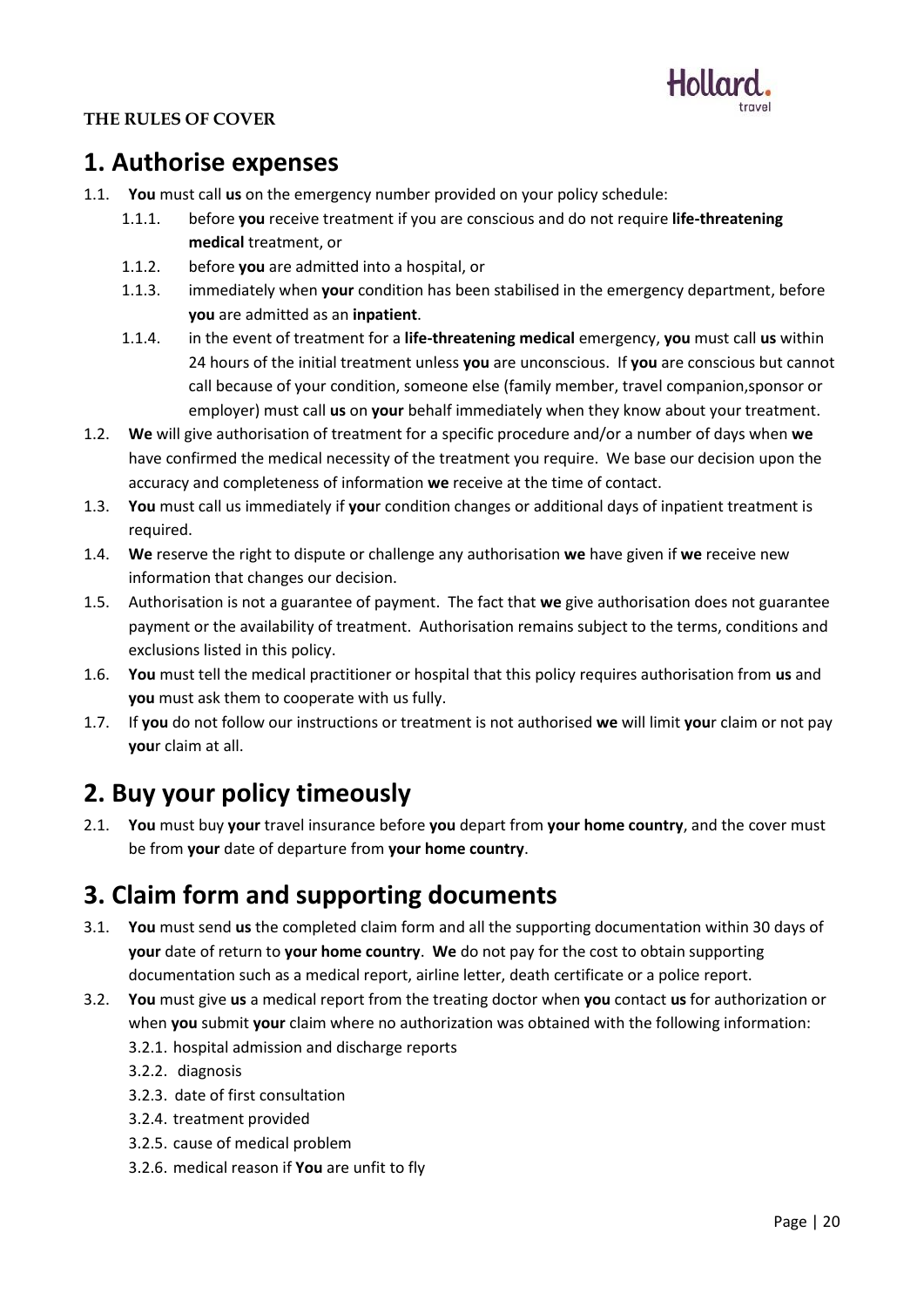

#### **THE RULES OF COVER**

3.2.7. 6 months medical history for claim relating to **illness**

- 3.3. **You** must give **us** a doctor's letter to confirm **you** must place yourself in quarantine due to **your** exposure to a virus whilst on **your trip**.
- 3.4. **Your** flight itinerary must show the isolated city as a destination. **You** must give **us** a letter from the authorities confirming **you** may not leave the city.
- 3.5. **You** must provide **us** with the receipts, itemised invoice and proof of **payment** for all expenses claimed.
- 3.6. **You** must give **us** the following supporting documents:
	- 3.6.1. **Your** airline tickets that were booked for **your** return to **your home country**
	- 3.6.2. **You** must give **us** written confirmation of the accident from the official body in the country where the accident happened.

## **4. Court judgement**

**You** must give **us** any court judgement demanding payment within 48 hours of receipt.

## **5. Death**

**We** must receive notice of death within 48 hours of issuance.

## **6. Declare medical information**

- 6.1. **You** must declare all **your** pre-existing medical conditions to **us** before **we** will cover **you** for any benefit related to **your** pre-existing medical condition. Upon receipt of **your** declaration, **we** will confirm in writing whether **we** agree to provide cover or not. Please contact **us** via e-mail [travelinsurance@hollardti.co.za](mailto:travelinsurance@hollardti.co.za) to declare **your** medical conditions.
- 6.2. **You** must declare **your** pregnancy to **us** immediately.

## **7. Do not admit liability**

**You** must not admit liability, make misleading promises to anyone or offer to pay anyone without **our** written approval.

## **8. Flight ticket**

**You** must send **us** proof of your reservation to **your home country** immediately when **you** notify **us** of a possible claim. **We** have the right to use **your** return ticket when **we** agree to repatriate **you** to **your home country**.

## **9. Information**

- 9.1. **We** base **our** decision to insure **you** on the information **you** give to **us**. **You** must make sure that all the information **you** give **us** about yourself and **your trip** is accurate and complete.
- 9.2. **You** must tell **us** immediately in writing of any material changes that may increase the risk of loss. Material information is information that affects **our** decision to insure **you**. **We** will send **you** a written endorsement if **we** agree to cover the change/s.
- 9.3. **You** must be honest and act in good faith in relation to this policy. Examples of fraudulent or dishonest behaviour are: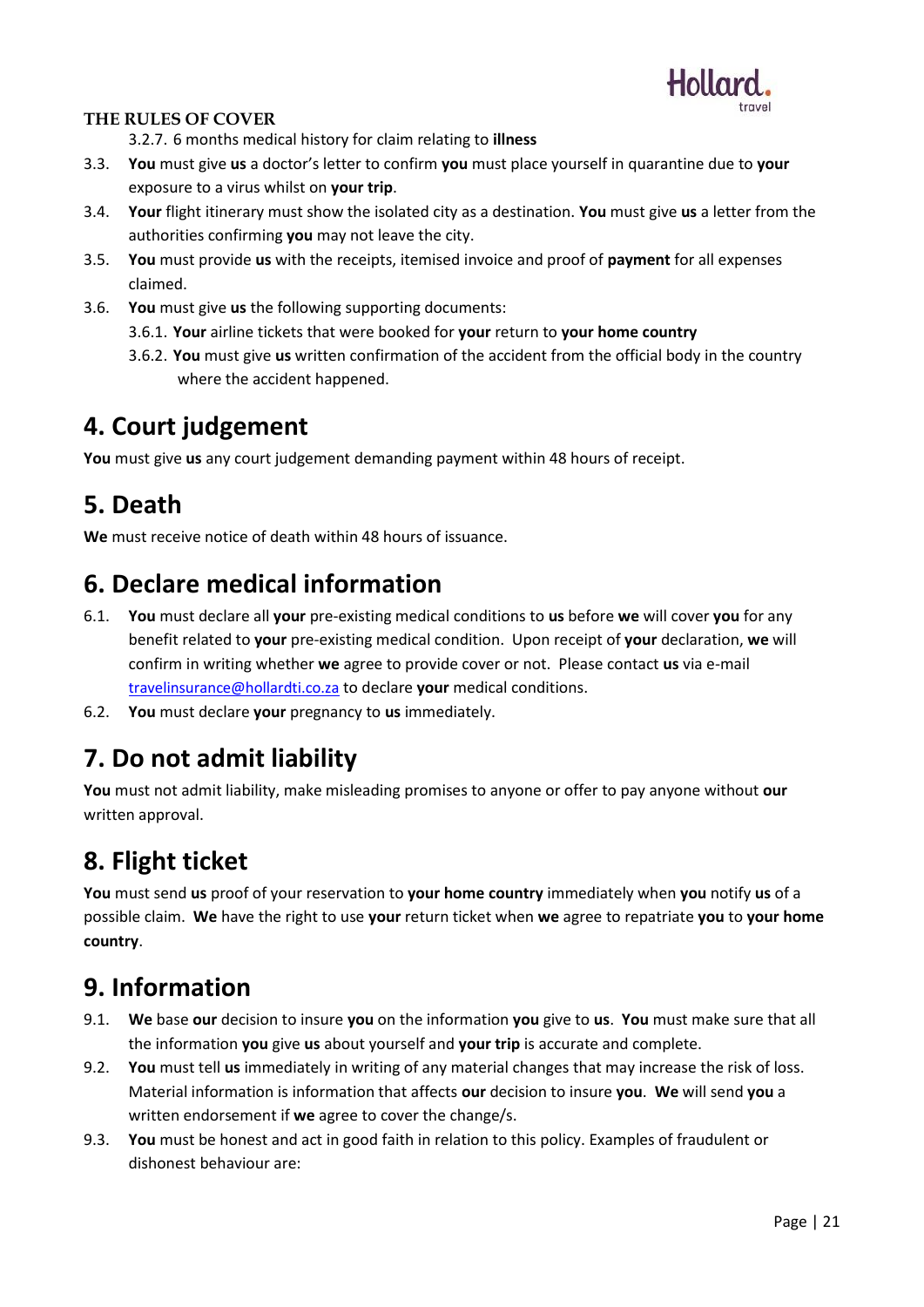

#### **THE RULES OF COVER**

- 9.3.1. providing false information when **you** submit a claim or when **you** purchase a policy
- 9.3.2. making a claim that **you** know to be false, fraudulent or exaggerated
- 9.3.3. not telling **us** that **you** are also claiming from another insurance company for the same event or loss
- 9.4. If any of this information is incomplete or incorrect:
	- 9.4.1. **you** will lose **your** right to claim, and/or
	- 9.4.2. **we** may **cancel your** policy from the date that **you** gave **us** incorrect information, and **you** may lose **your** right to claim as well as the premium paid, and/or
	- 9.4.3. **we** may apply special conditions, for example a reduced sum insured or a higher **excess**.

## **10. Legal**

**You** must help **us** if **we** decide to start legal proceedings against any person or company responsible for the loss. **We** may take legal action against another person or company in **your** name.

## **11. Other insurance**

You must tell us if you have any other insurance.

## **12. Pay back costs**

**You** must pay back costs not covered by this policy to **us** within 30 days of the date **we** paid the cost.

## **13. Pay your premiums on time**

We must receive the premium before or on the policy start date or there will be no cover in place.

## **14. Proof of payment or ownership**

14.1. **You** must give **us** evidence of amounts **you** paid, for example: **your** bank statement.

## **15. Police report**

**You** must inform the police immediately, but no later than 24 hours after an accident and give **us** a copy of the police report.

## **16. Sign a release**

**You** must sign a release and provide **us** with evidence of **your** bank details before **we** pay **you**.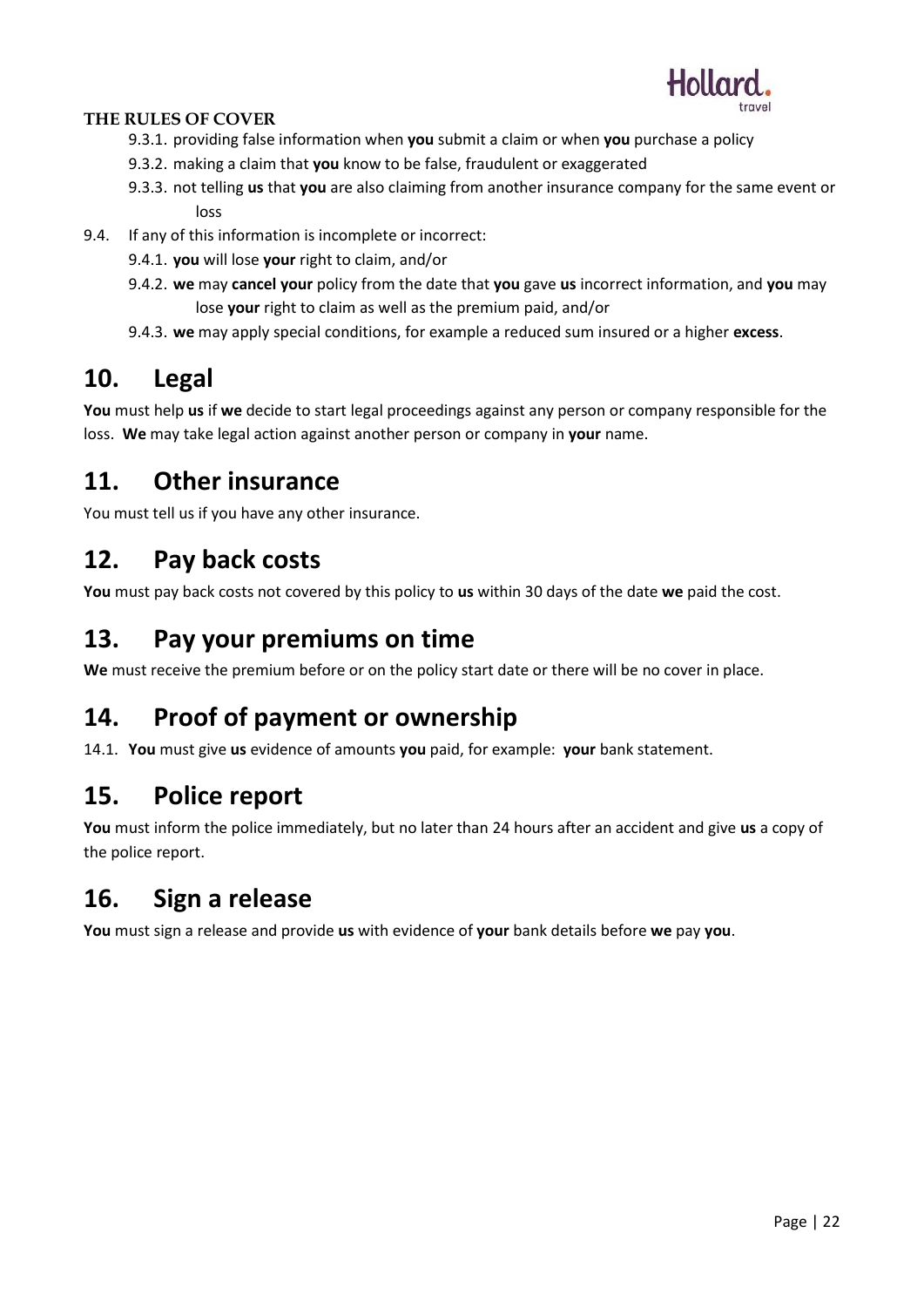

## <span id="page-22-0"></span>**General Exclusions**

## What we do not cover

| 1.  | After 12 months                            | 24 |
|-----|--------------------------------------------|----|
| 2.  | Age limit                                  | 24 |
| 3.  | Alcohol and drugs                          | 24 |
| 4.  | Authorisation not obtained                 | 24 |
| 5.  | Consequential loss                         | 24 |
| 6.  | Criminal act                               | 24 |
| 7.  | Delay in services received                 | 25 |
| 8.  | Emigration                                 | 25 |
| 9.  | Employment                                 | 25 |
| 10. | Factors beyond our control                 | 25 |
| 11. | Fit-to-travel                              | 25 |
| 12. | Flights and accommodation                  | 26 |
| 13. | Further/ongoing treatment or consultations | 26 |
| 14. | Infectious or contagious disease           | 26 |
| 15. | Medical                                    | 26 |
| 16. | Other insurance                            | 27 |
| 17. | <b>Personal Accident</b>                   | 27 |
| 18. | Pregnancy                                  | 27 |
| 19. | Pre-existing medical conditions            | 27 |
| 20. | Repatriation                               | 27 |
| 21. | Rescue costs                               | 27 |
| 22. | Specific items                             | 28 |
| 23. | Terrorism, war and public disorder         | 28 |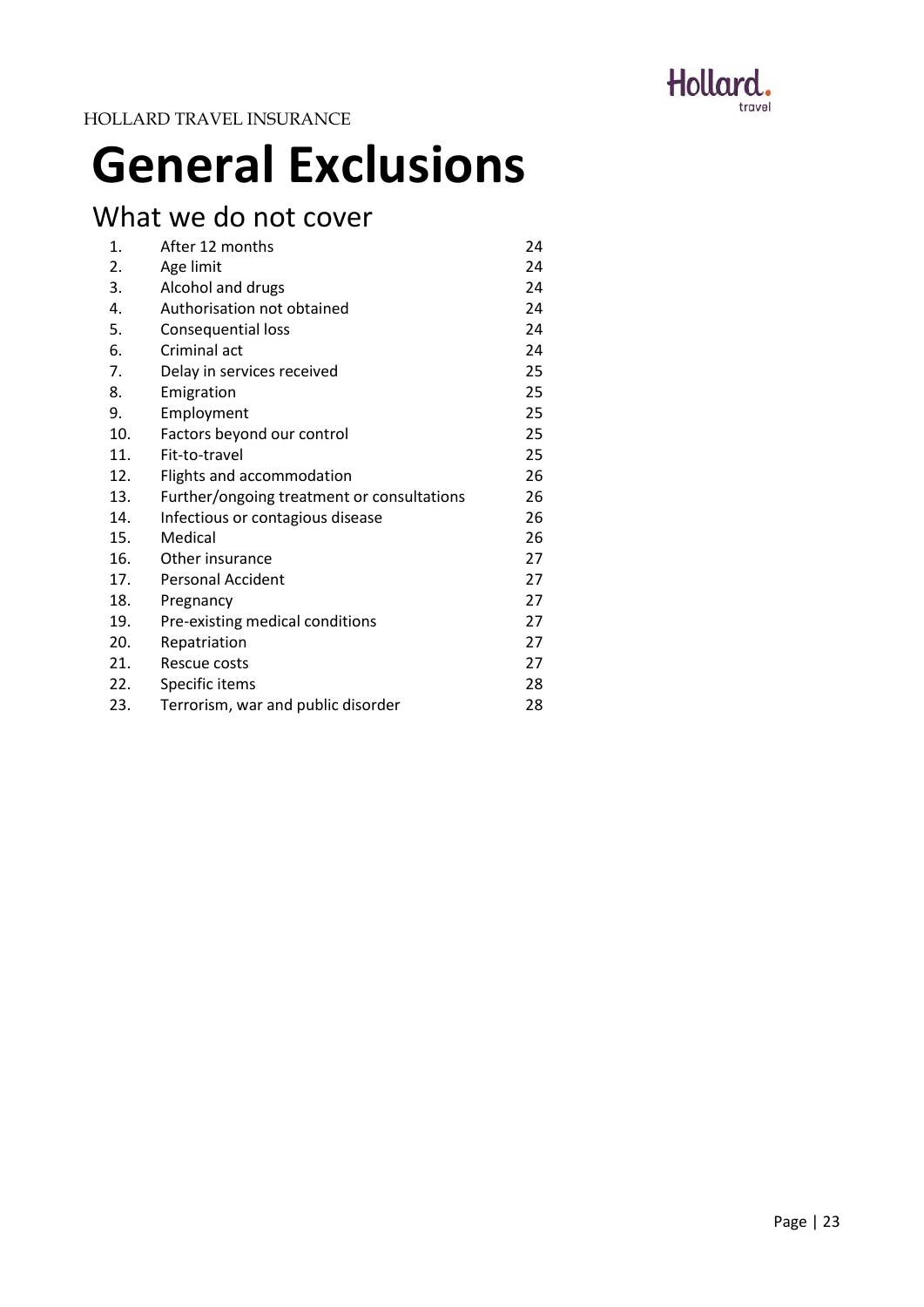

## **1. After 12 months**

**We** do not cover any medical expenses **you** have to pay for after 12 months of the date of loss, or the first treatment date, for example: if received medical treatment on 1 January 2020 and no claim is paid out by 1 January 2021 the claim will lapse and the claim will be time barred.

## **2. Age limit**

**We** do not cover any claims where **you** have reached the age **limit** on the date of loss.

## **3. Alcohol and drugs**

**We** do not pay any claim caused directly or indirectly by:

- 3.1. Excessive alcohol consumption where **you** exceed either a breath alcohol content of 0.24mg per 1,000ml, or a blood alcohol **limit** of 0.05g per 100ml, or the limits in **your** state at the time **you** are admitted to a hospital, or
- 3.2. The use of drugs or narcotics unless they were prescribed to **you** by a **medical practitioner**, and they were taken as per a medical prescription, or
- 3.3. Alcohol abuse, alcoholism, substance abuse, solvent abuse, drug abuse or addictive conditions of any kind.

## **4. Authorisation not obtained**

- 4.1. Medical: **We** do not pay for any costs over the sum insured because of a non-**life threatening** medical condition when **we** did not authorise the treatment before **you** received it, or **you** did not contact **us** after **you** have been stabilised in the emergency department.
- 4.2. **We** do not pay for the cost of additional flights or accommodation not booked by **us**.

## **5. Consequential loss**

This policy is a "listed perils" policy. **We** do not pay any claims when the cause of the claim is not listed under the "What is covered" section. For example, **we** do not pay for the following consequential losses (these are just example and not the only reasons for non-payment):

- 5.1. cost of a taxi (other than **your** first **trip** to the hospital)
- 5.2. search and/rescue costs from a mountain or remote area
- 5.3. telephone calls or faxes
- 5.4. food and drinks
- 5.5. Interpreters' fees
- 5.6. Inconvenience or lack of enjoyment
- 5.7. loss of earnings
- 5.8. any additional travel or accommodation costs (unless booked by **us**)
- 5.9. any costs incurred for **your** self-isolation or **quarantine**
- 5.10. the costs of tests/medical reports required for **your** flight **home**

## **6. Criminal act**

**We** do not cover any claims related to **your** own illegal or criminal act.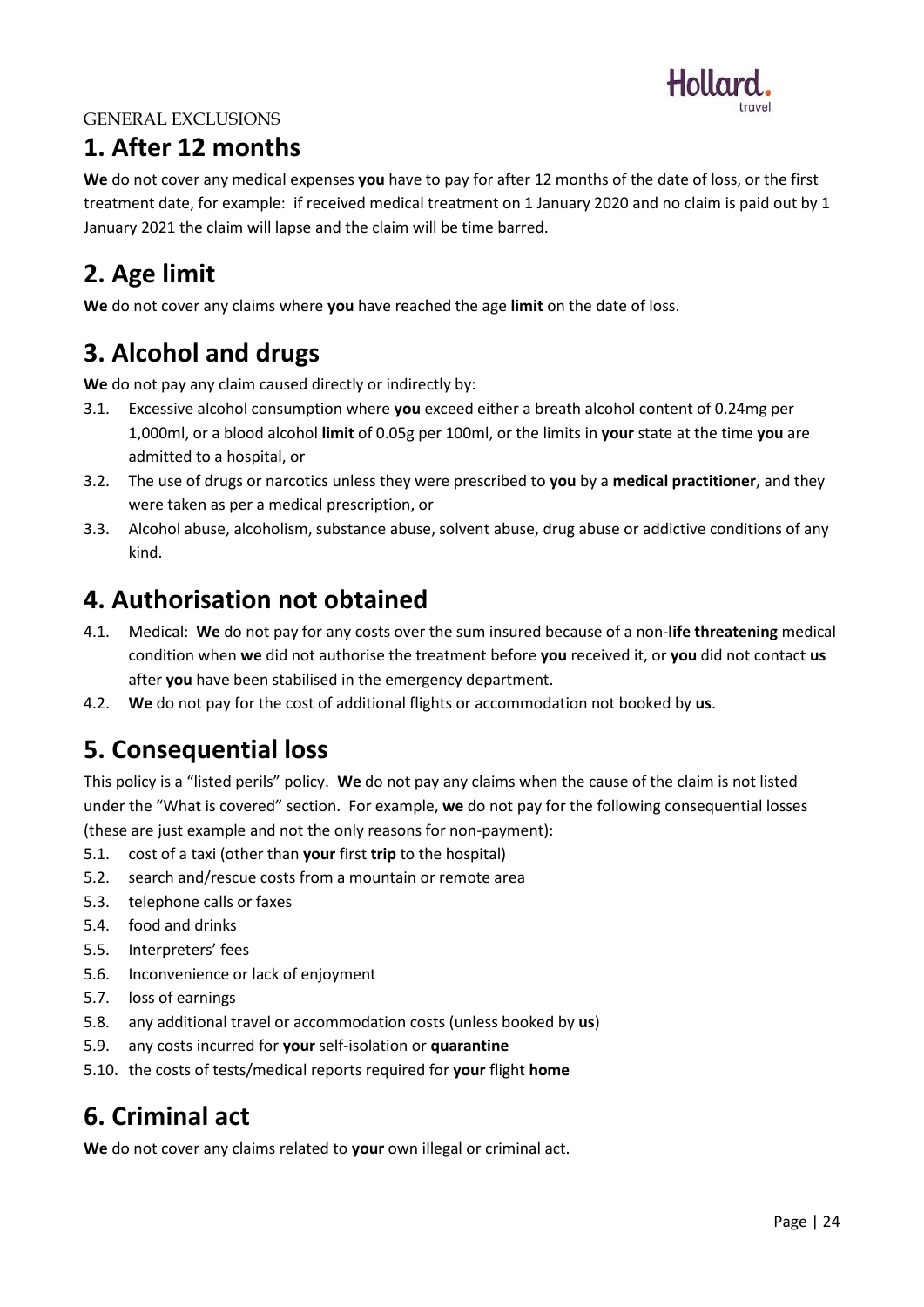

## **7. Delay in services received**

The policy does not cover any loss, medical complication or death arising from the provision of, or any delay in providing the services to which this policy relates, whether provided by **us** or by anybody else.

## **8. Emigration**

**You** do not qualify for any cover when **you** travel with the intention to emigrate.

## **9. Employment**

**We** do not pay claims when **you** get an **illness** or **injury** that is work-related. You must refer to the worker's compensation applicable to **your** state. An **injury** or **illness** will be considered work-related if an event or exposure in the work environment either caused or contributed to the resulting condition or significantly aggravated a pre-existing condition. Work environment is defined as the establishment and other locations where one or more employees are working or are present as a condition of their employment. Below is a list of examples of claims we will not pay, however this exclusion is not limited to the examples below:

- 9.1. **manual work** involving hands-on involvement with the installation, assembly, maintenance or re**pair** of electrical, mechanical or hydraulic plant, (other than in a purely managerial/supervisory, sales or administrative capacity)
- 9.2. the undertaking of any trade of plumber, electrician, lighting or sound technician, carpenter, painter/decorator or builder, or manual labour of any kind (other than in the catering industry)
- 9.3. when **you** work as crew on any flight or any sea vessel
- 9.4. When **you** are not travelling as a fare paying passenger
- 9.5. When **you** are injured while working (ski instructor, lift operator, working in a kitchen or any other work)
	- 9.5.1. If **you** are **injured** while working, or fall **ill** due to **your** work, **you** must report this to **your** employer immediately so that they can claim from workers compensation for **you**.
- 9.6. working with explosives
- 9.7. performing work in any police force, military force, militia or paramilitary organisation
- 9.8. underground mining and tunnelling
- 9.9. the manufacture of ammunition and the refining of petroleum, and
- 9.10. professional sportsmen or women, for example ski instructors and motor racing drivers

## **10. Factors beyond our control**

The medical standards, sanitary conditions, reliability of telephone systems and facilities for urgent **Medical evacuation**s differ from country to country. **We** do not accept responsibility for any loss, medical complication or death resulting from any factor reasonably beyond **our** control.

## **11. Fit-to-travel**

**You** are not covered when:

- 11.1. **You** travel against the advice of a medical doctor
- 11.2. **You** travel to the USA to obtain medical treatment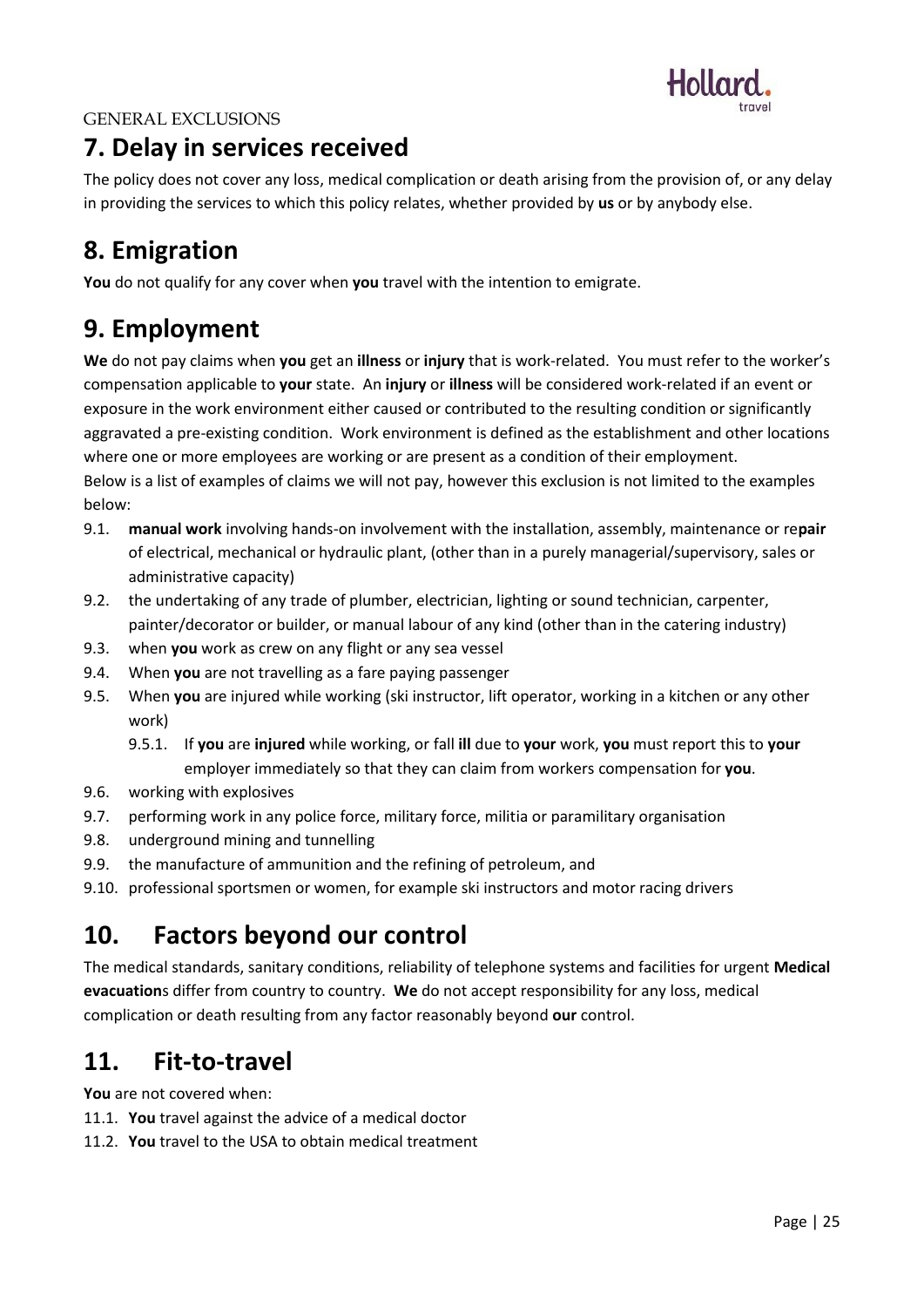

11.3. Receive treatment for symptoms that started before **your trip** for which **you** are awaiting a consultation or results of tests and/or **you** have not confirmed the underlying cause.

### **12. Flights and accommodation**

**We** do not pay for the below:

- 12.1. the cost of additional or new flights and accommodation unless it listed under "What **we** pay", for example: **we** do not pay for the cost of new flights if **you** cannot return to **your home country** on the booked date except when **we** have authorised **your** inpatient treatment and **we** arranged a medical repatriation flight to **your home country**.
- 12.2. Unused flights and/or accommodation when **we** pay to bring **you** back to **your home country**

## **13. Further/ongoing treatment or consultations**

**We** do not pay for any further treatment or consultations after **you** have been stabilised. For example: **you** receive treatment as an inpatient and upon **your** discharge the doctor recommends ongoing physical therapy. **You** must return to **your home country** for any further treatment.

## **14. Infectious or contagious disease**

**We** do not cover claims in any way caused by or resulting from an **infectious or contagious disease** when a **medical practitioner** diagnosed **you** after the WHO declared it a PHEIC.

- 14.1. This exclusion will continue to apply until the WHO cancels or withdraws any relevant PHEIC.
- 14.2. This exclusion does not apply to claims related to Covid19 when you have declared your medical conditions to us and we have agreed in writing to provide cover.

## **15. Medical**

**We** do not cover any claim relating to:

- 15.1. Cancer or any terminal illness (whether pre-existing or not, including but not limited to diagnostic tests)
- 15.2. Specialist tests: This policy does not cover magnetic resonance imaging (MRI), computerised acial tomography CAT scans, sonograms, biopsies, cardiac catherisation or any cardiac procedures, or surgeries of any kind unless **we** have approved these in advance or unless performed on a life-saving basis.
- 15.3. Sexually transmitted diseases
- 15.4. Treatment or surgery for cosmetic purposes
- 15.5. Routine optical and/or dental treatment, for example an eye test
- 15.6. Myalgia, which is the medical term for general muscle pain
- 15.7. **Your** suicide, attempted suicide, intentional self-**injury**, anxiety, mental disturbance or disorders, insanity, psychiatric, psychological, emotional or nervous conditions
- 15.8. Medical conditions that are not **life threatening** and can be treated in an **Urgent Care**, but cannot wait until **your** return **home**
- 15.9. Treatment received in **a private clinic or private hospital** that has not been authorised by **us** before **you** received treatment, and where there is no alternative facility within a 100-kilometre radius
- 15.10.Any costs incurred after you pass through passport control into your home country.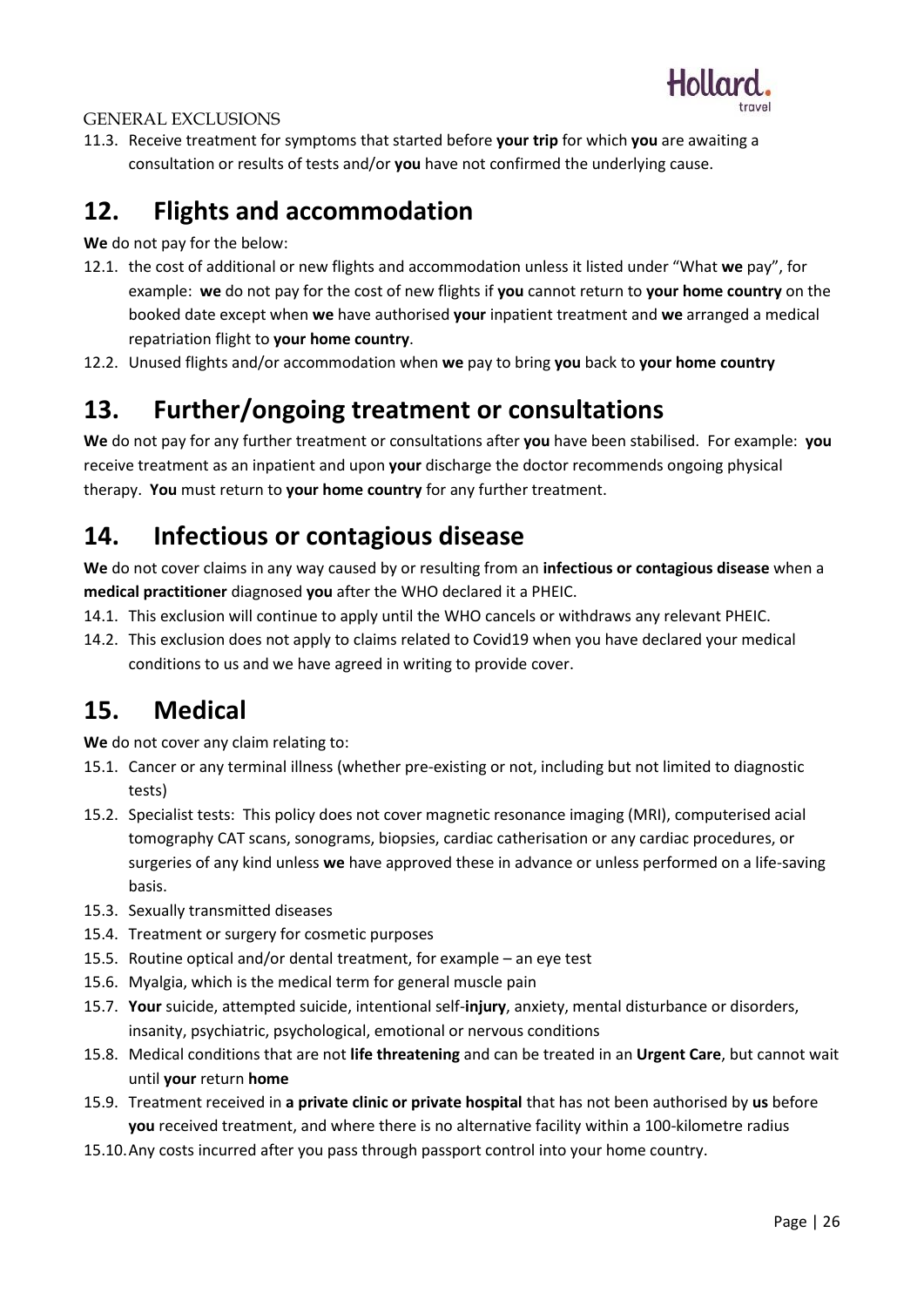

- 15.11.Treatment or surgery that in **our** opinion (in consultation with the treating doctor) can reasonably wait until **your** return to **your home country**
- 15.12.Over-the-counter medication (without a prescription)
- 15.13.The cost of the urn or the coffin.

## **16. Other insurance**

This policy is secondary to any other insurance. **We** do not pay any expenses or claims covered by any other policy on the date of loss. The amount they cover/pay will be the excess on this policy. This exclusion shall not apply to Personal Accident cover. For example, if **you** have more than one policy covering medical treatment **you** must claim from the other policy first.

## **17. Personal Accident**

**We** do not cover Personal Accident claims resulting from the following:

- 17.1. **Illness** or infection not related to an accidental cut or wound
- 17.2. physical disability that **you** already had when the policy started
- 17.3. when **you** participate in a sporting activity

### **18. Pregnancy**

This policy does not cover any claim related to:

- 18.1. Pregnancy, childbirth, antenatal care, the care of a new-born child
- 18.2. Birth control
- 18.3. Fertility treatment
- 18.4. Any related medical event

## **19. Pre-existing medical conditions**

- 19.1. Pre-existing medical conditions **you** did not declare to **us**, and **we** did not agree in writing to provide cover for claims relating to the condition.
- 19.2. **Outpatient** treatment
- 19.3. **Inpatient** treatment when **you** have been admitted for less than 48 hours
- 19.4. Chronic medication

## **20. Repatriation**

**We** have the right to demand that **you** return to **your home country**. If **we** confirm a date and time when it is feasible for **you** to return but **you** decide to stay overseas, all expenses incurred after **you** have decided not to return will not be covered by this policy.

### **21. Rescue costs**

**You** are not covered for:

- 21.1. Any air-sea rescue costs
- 21.2. Any rescue costs related to altitude **illness**, including travel costs from the mountain to the hospital
- 21.3. Any rescue costs to bring **you** down from a mountain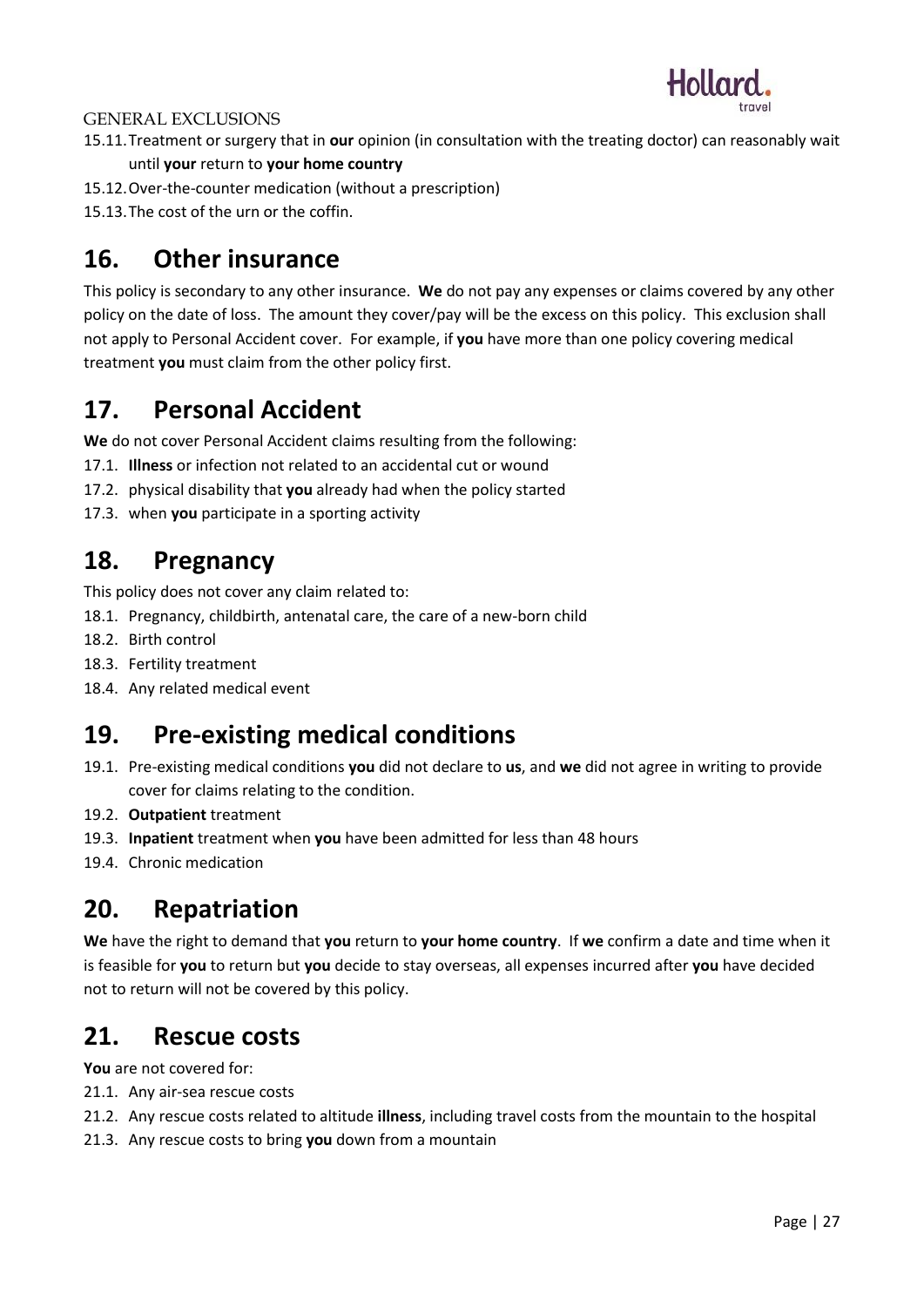

## **22. Specific items**

**We** do not pay claims related to any of the following items:

- 22.1. contraceptive devices or treatment/medication
- 22.2. prosthetic devices
- 22.3. crutches or a brace of any kind, including a sling
- 22.4. dentures
- 22.5. any expense or item not listed under "What **we** pay for"

## **23. Terrorism, war and public disorder**

- 23.1. This policy does not cover any claim(s) in any way caused or contributed to by an act of **terrorism** involving any nuclear weapon or device, chemical or biological agent or radioactive contamination.
- 23.2. **We** do not pay for any loss or damage directly or indirectly related to or caused by **your** active participation in:
	- 23.2.1. War, invasion, act of foreign enemy, hostilities or war-like operations (whether war is declared or not) or civil war.
	- 23.2.2. Mutiny, military uprising, martial law or state of siege, insurrection, rebellion or revolution.
	- 23.2.3. Any act in protest against any state or government, or any provincial, local or tribal authority, or for the purpose of inspiring fear in the public.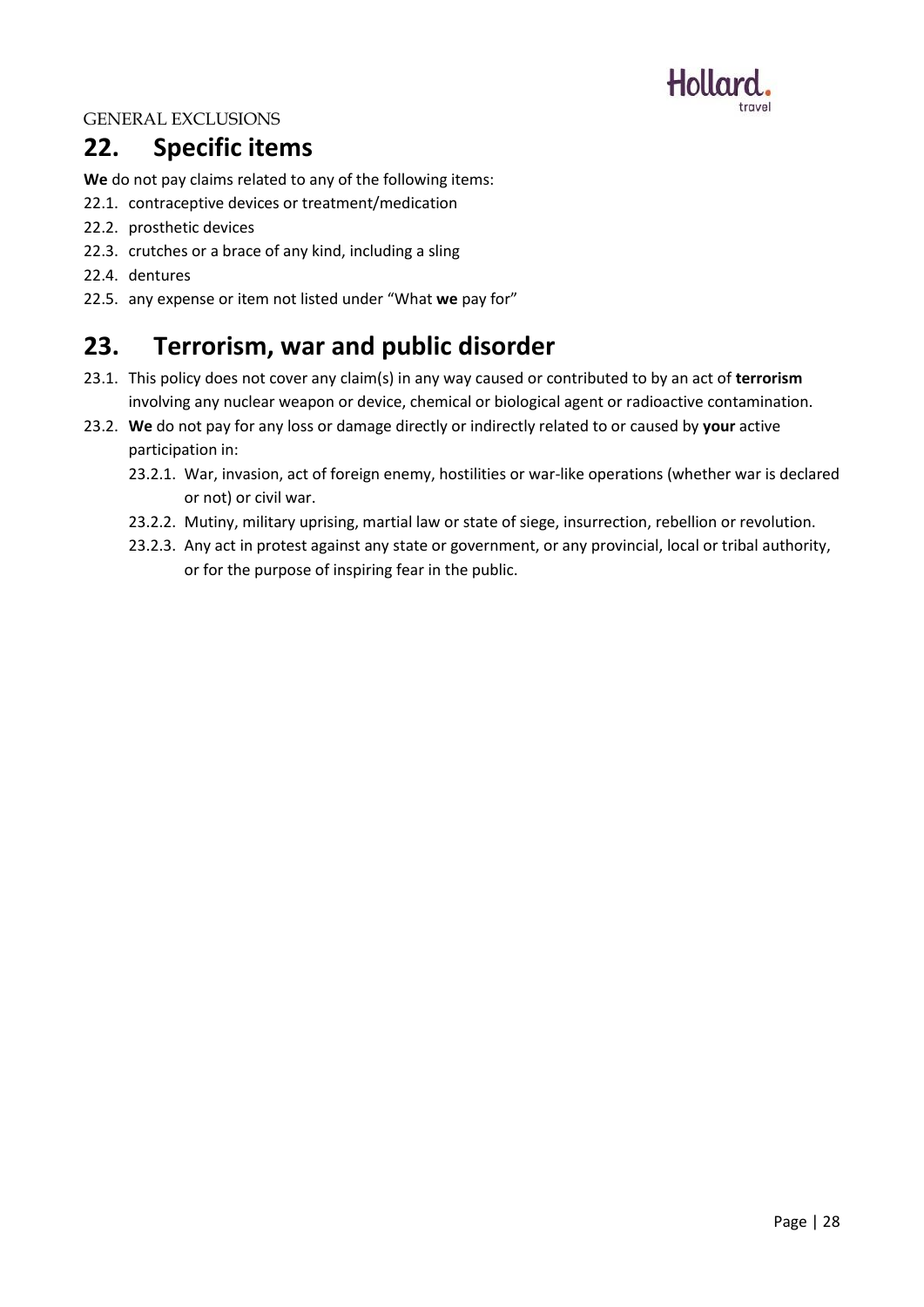

## <span id="page-28-0"></span>**Policy benefits**

## What we cover

| 1.  | Overseas medical expenses | 30 |
|-----|---------------------------|----|
| 1.1 | What we cover             | 30 |
|     | 1.2 What we pay           | 30 |
| 2.  | <b>Personal Accident</b>  | 31 |
|     | 2.1. What we cover        | 31 |
|     | 2.2. What we pay          | 31 |
|     | 2.3. Disability table     | 31 |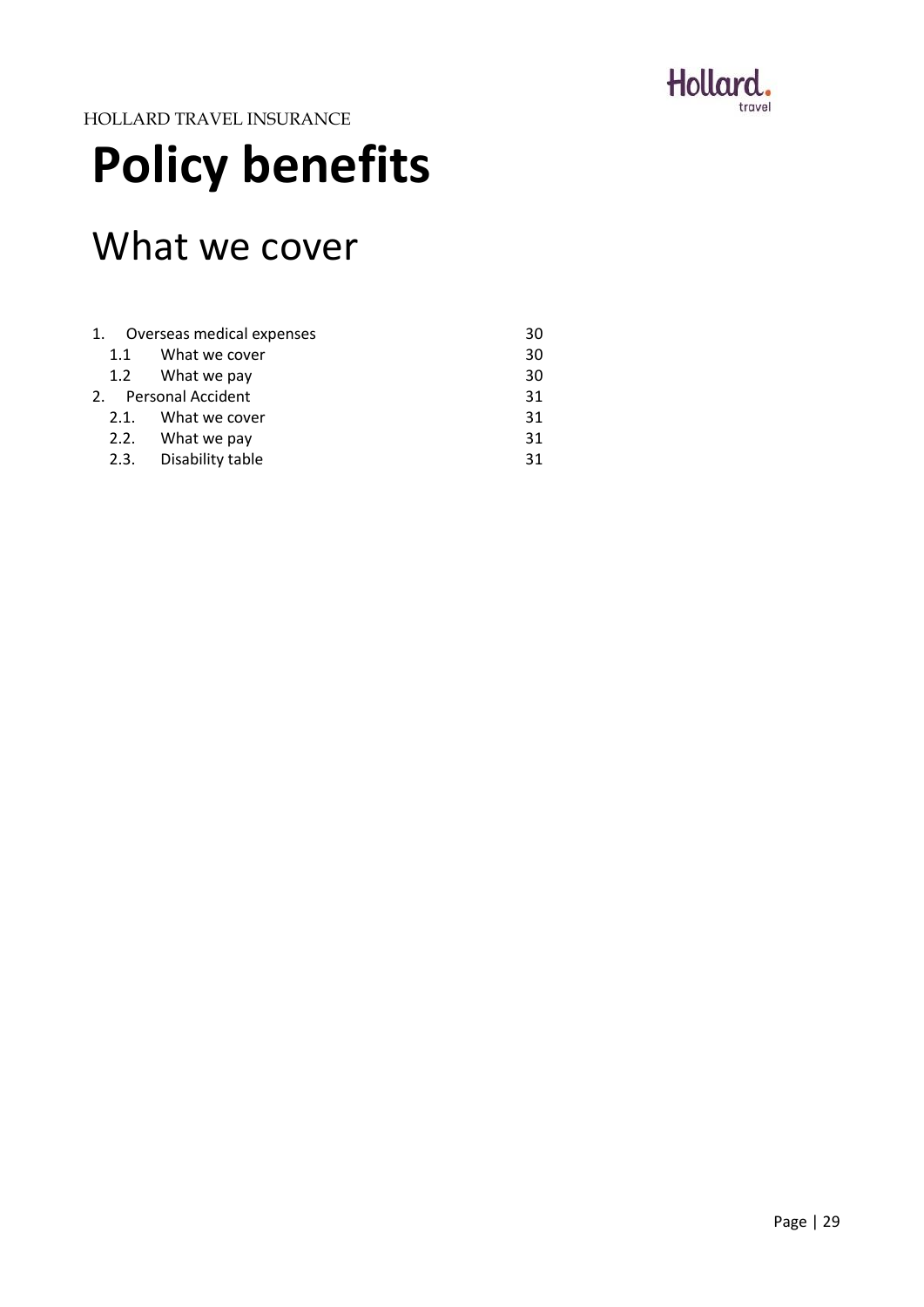

## <span id="page-29-0"></span>**1. Overseas medical expenses**

### **1.1 What we cover**

**Eligible expenses** for the immediate treatment of **your**:

- 1.1.1. Unexpected **illness**
- 1.1.2. Serious **injury** not related to a sporting activity
- 1.1.3. Serious **injury** whilst participating in an approved snow sport
- 1.1.4. Serious **injury** whilst participating in an approved sporting activity
- 1.1.5. Emergency **dental** treatment due to an infection of a healthy, natural tooth or pain stilling treatment because of a broken tooth
- 1.1.6. **Your** sudden death because of an unexpected **illness** or serious **injury**
- 1.1.7. **Pre-existing medical conditions - approved**

## **1.2 What we pay**

**We** will pay up to the **limit** in the schedule for:

- 1.2.1. Eligible expenses authorised by **us** before **you** receive treatment for an unexpected illness or se**rious** injury, that is not life threatening: **We** will pay the provider up to the limit in the policy schedule.
- 1.2.2. Eligible expenses received in the Accident & Emergency department (A&E), emergency room (ER) or casualty department for an unexpected illness or serious injury, that is life threatening: **We** will pay the provider up to the limit in the Schedule when **you** contact **us** immediately when **you**r condition has been stabilised
- 1.2.3. Eligible expenses not authorised by **us**: **We** will reimburse **you** up to the limit in the policy schedule
- 1.2.4. **We** will pay for the **cost of your cremation** at the **place of death** whilst on **your trip**, **or** the transport cost to fly **your body or ashes back to your home country.** Covered expenses are **limit**ed to:
	- 1.2.4.1. The collection of the body of the deceased
	- 1.2.4.2. the transfer of the body to a professional funeral **home**
	- 1.2.4.3. embalming and preparation of the body or cremation if so desired
	- 1.2.4.4. standard shipping casket
	- 1.2.4.5. any required consular proceedings and permits
	- 1.2.4.6. the transfer of the casket to the airport and boarding of the casket onto the plane
	- 1.2.4.7. airfare and the transfer of the deceased to their final destination.
- 1.2.5. **Medical repatriation or evacuation:** If **we** confirm with **your** treating doctor that **you** can transfer to another hospital or return back to **your home country**, **we** will pay for the following expenses when arranged by **us**:
	- 1.2.5.1. The extra cost of same class transportation via the most cost-effective route, or
	- 1.2.5.2. The cost to be transportation as a stretcher case on a commercial flight via the most cost-effective itinerary, if a stretcher is medically necessary, and
	- 1.2.5.3. The return cost of a qualified medical escort to accompany **you**, if this is medically necessary or required by the airline, or
	- 1.2.5.4. The cost of an air ambulance
- 1.2.6. Treatment received from a licensed chiropractor or physiotherapist: **we** will reimburse you for one treatment/consultation per trip when a medical practitioner has referred y**ou**.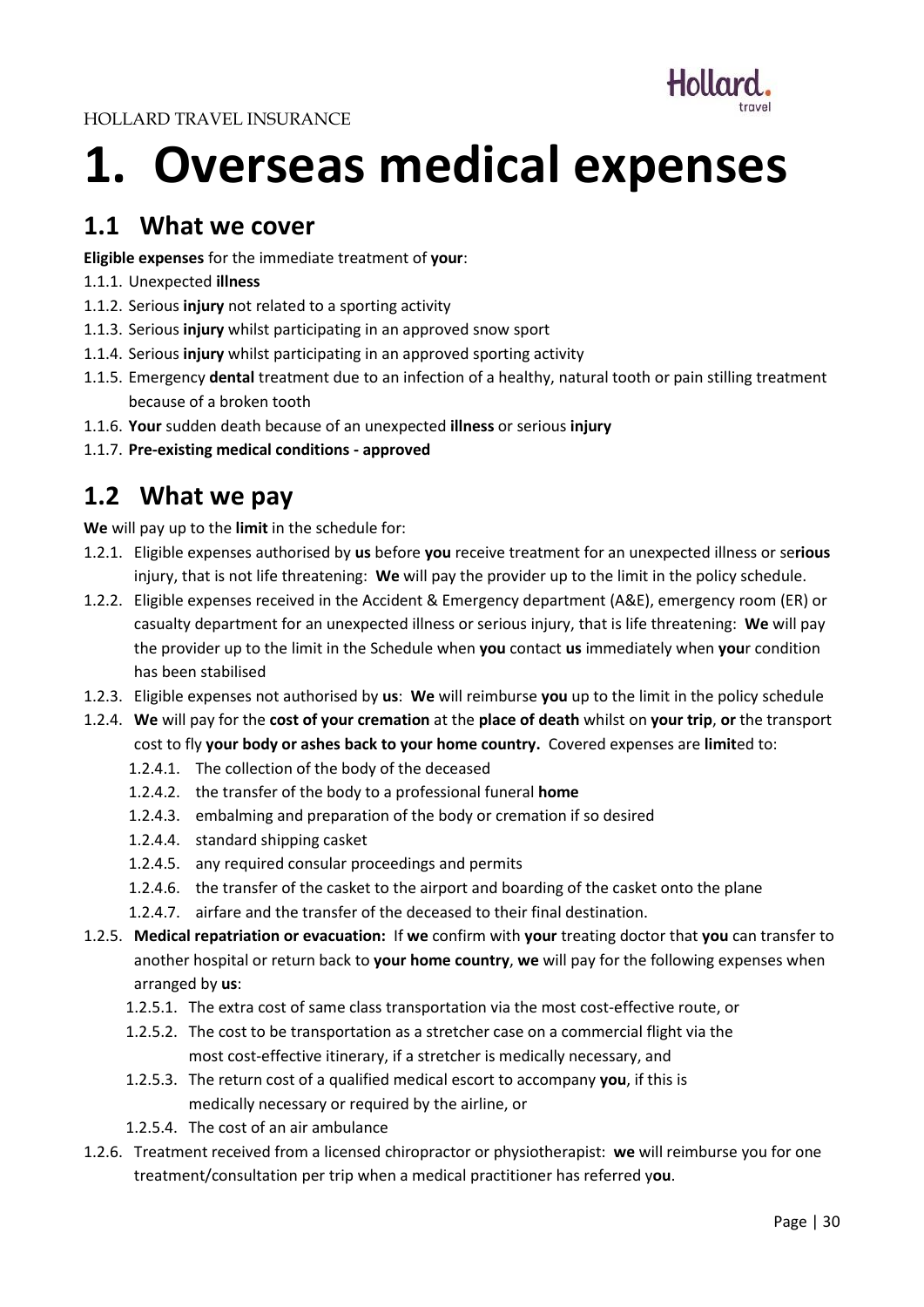

- 1.2.7. **Accompanying travel companion**: **We** pay for 3 star accommodation and an economy class return ticket **when booked by us**, for one person to stay with **you** and fly back with **you** when **you** receive **Inpatient** treatment for more than five consecutive days.
- 1.2.8. **Visit by any one person**: **We** will pay for the cost of an economy class airline ticket and accommodation when booked by **us** to allow one person to visit **you** after five consecutive days as an **inpatient**. The ticket will only be booked to fly from **your home country** on **your** 5th day as an **inpatient**.

## <span id="page-30-0"></span>**2. Personal Accident**

### **2.1. What we cover**

**We** cover **you** for bodily **injury** sustained outside the borders of **your home country** that results in **your**:

- 2.1.1. death within 12 months, or
- 2.1.2. permanent and total disablement within 12 months

**You** must sustain the bodily **injury** because of an event that was clearly violent and acci**dental**. If the **injury** results in death, **we** will be entitled to a post-mortem examination undertaken at **our** own expense. If the **injury** results in disablement, **our** medical officer will determine the level of disability.

## **2.2. What we pay**

**We** pay **you** In the event of permanent and total disablement. In the event of **your** death, **we** pay **your** legal representatives, **your** estate or the person **you** have nominated in the policy as **your** beneficiary. **We** calculate claim **payment**s as per below according to the Disability table:

2.2.1. death **come contract in the schedule** contract sum insured stated in the schedule

2.2.2. permanent and total disablement - as stated in the disability table

## **2.3. Disability table**

| Disability (total and permanent)* or Death                             | Percentage payment |
|------------------------------------------------------------------------|--------------------|
| a) Death                                                               | 100%               |
| b) Total, permanent and irrecoverable loss of hearing in both ears     | 100%               |
| c) Total, permanent and irrecoverable loss of hearing in one ear       | 50%                |
| d) Total, permanent and irrecoverable loss of sight in both eyes       | 100%               |
| e) Total, permanent and irrecoverable loss of sight in one eye         | 50%                |
| f) Loss by physical separation or permanent total loss at or above the | 100%               |
| wrist or ankle of one or more limbs                                    |                    |

\* The disability or loss of use of relevant parts of **your** body cannot be of a temporary nature. It must be total and permanent. Loss includes loss of use, with or without amputation. If **you** qualify under more than one benefit, **we** will not pay more than 100% of the **limit** in the schedule.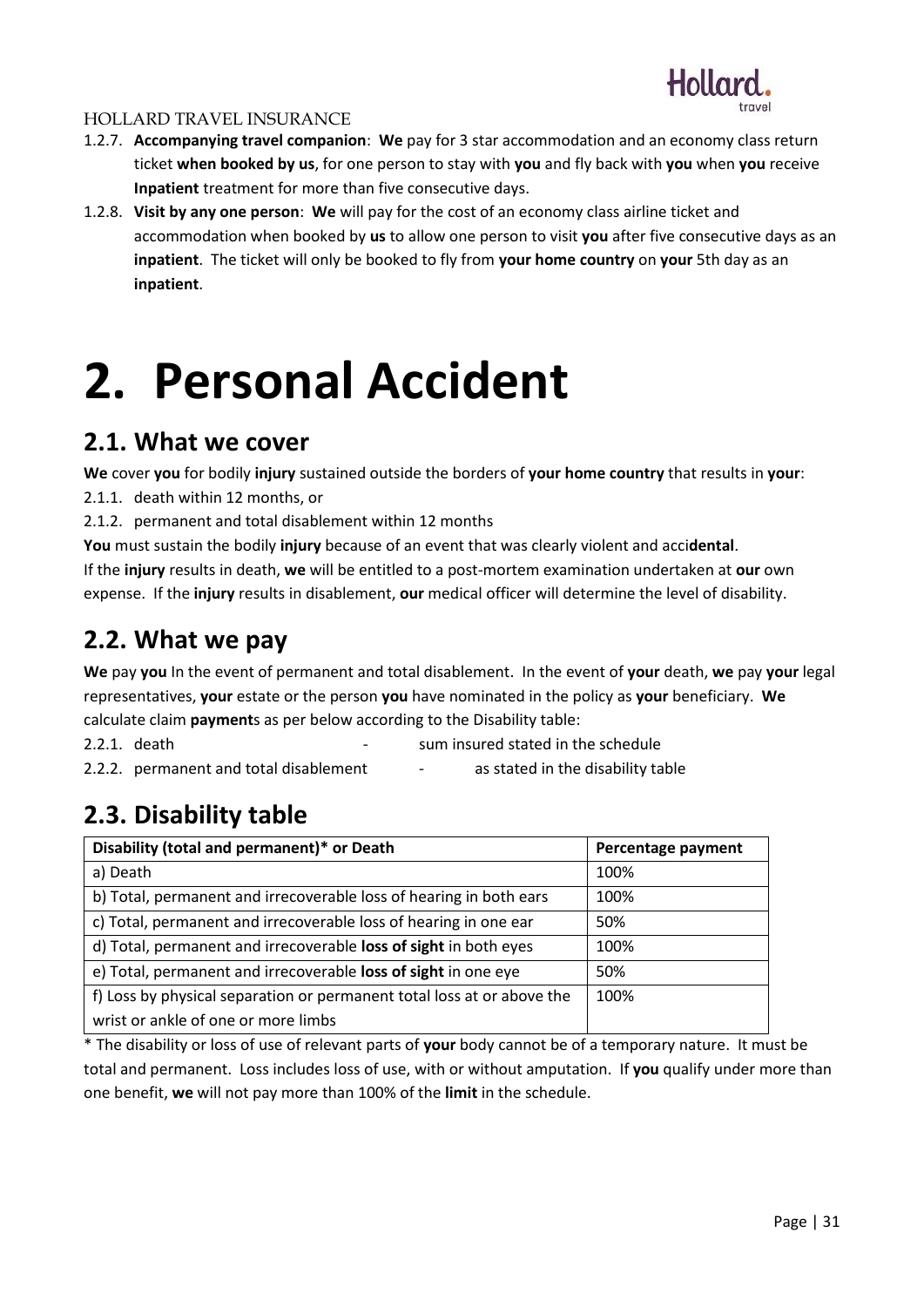

## <span id="page-31-0"></span>**Claims**

## How do we pay claims

| 1. | 365 Days: Your right to claim will lapse | 33 |
|----|------------------------------------------|----|
| 2. | <b>Accumulation limit</b>                | 33 |
| 3. | Currency                                 | 33 |
| 4. | Excess (Deductible)                      | 33 |
| 5. | How we calculate a claim                 | 33 |
| 6. | Interest                                 | 33 |
| 7. | More than the actual loss                | 33 |
| 8. | Supporting documents                     | 33 |
| 9. | Who do we pay                            | 33 |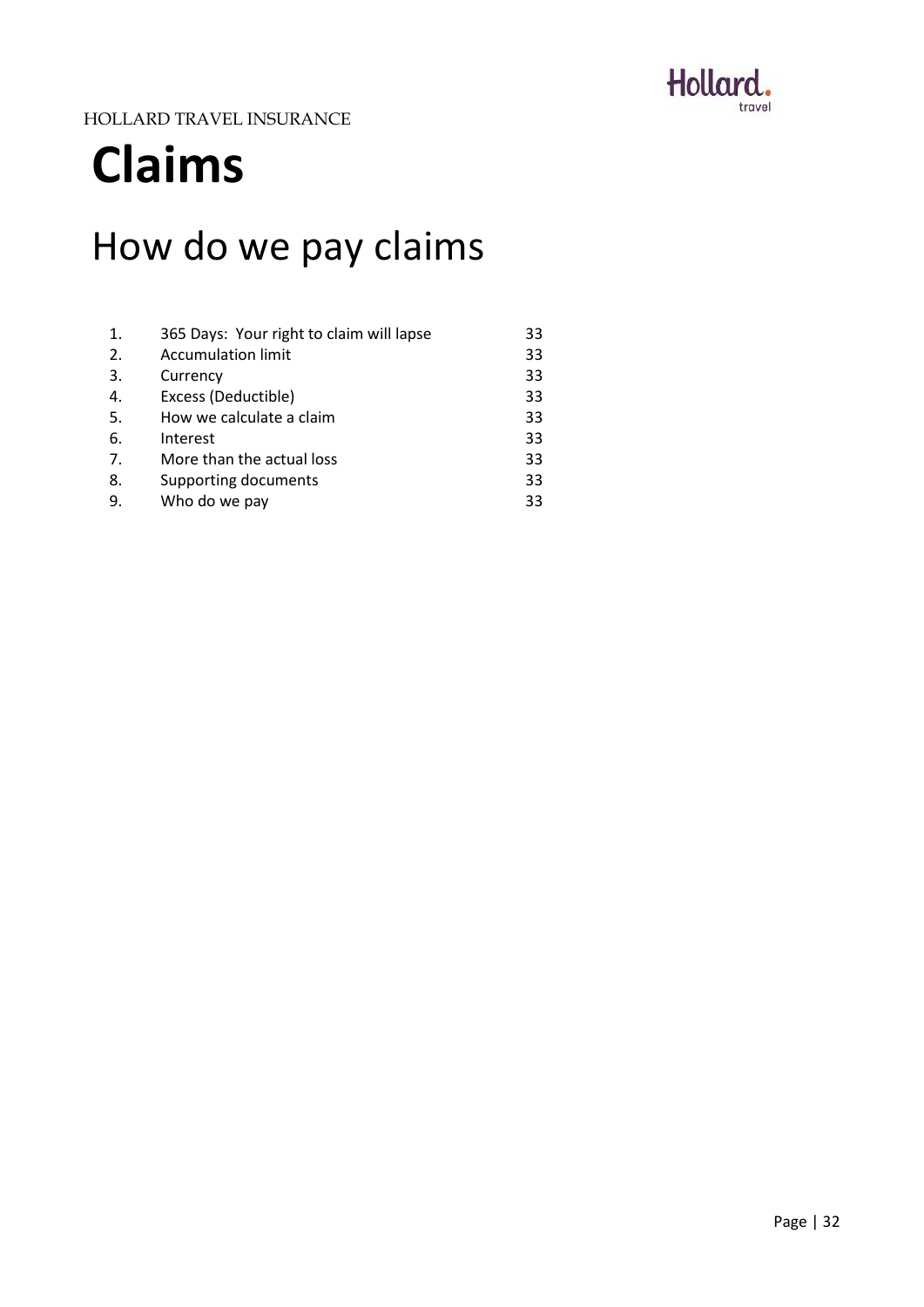

CLAIMS

## **1. 365 Days: Your right to claim will lapse**

**Your** claim will no longer be legally enforceable after 365 days of the date of loss, unless **you** have started legal action against **us**.

## **2. Accumulation limit**

If more than one person is injured or dies as a result of a crash or accident involving the same aircraft, cruise ship or any public transportation, **we** will not pay more than the accumulation **limit** in the schedule for all persons insured by **us** (whether on the same policy, or individual policies).

## **3. Currency**

**We** will use either **your** bank statement as evidence of **your** financial loss, or the rate of exchange on the date of loss if **you** paid in a foreign currency.

## **4. Excess (Deductible)**

**You** will always pay the first amount of every valid claim, also known as the **excess**. For example, *if there is an excess of 100 on a 2, 000 claim, you will receive a pay out from us of 1,900.* **We** show the **excess** in the Schedule.

## **5. How we calculate a claim**

**We** consider a number of aspects in calculating the claim **payment** amount. These can include:

- 5.1. **We** never pay more than the **limit** of cover
- 5.2. **We** always deduct the **excess** amount

## **6. Interest**

**We** do not pay any interest, unless ordered by a court of law (or another presiding officer of a dispute such as the Ombudsman for Short Term Insurance in South Africa).

## **7. More than the actual loss**

**We** will never pay out twice for the same event, for example - claiming under two different sections.

## **8. Supporting documents**

**We** do not pay any claim where **you** do not provide **us** with the requested supporting documents, for example: no medical history or medical report when **you** are claiming due to an **illness**.

## **9. Who do we pay**

- 9.1. **We** pay medical claims authorised by **us** before **you** received treatment directly to the service provider (hospital).
- 9.2. **We** pay all other covered claims to **you**.